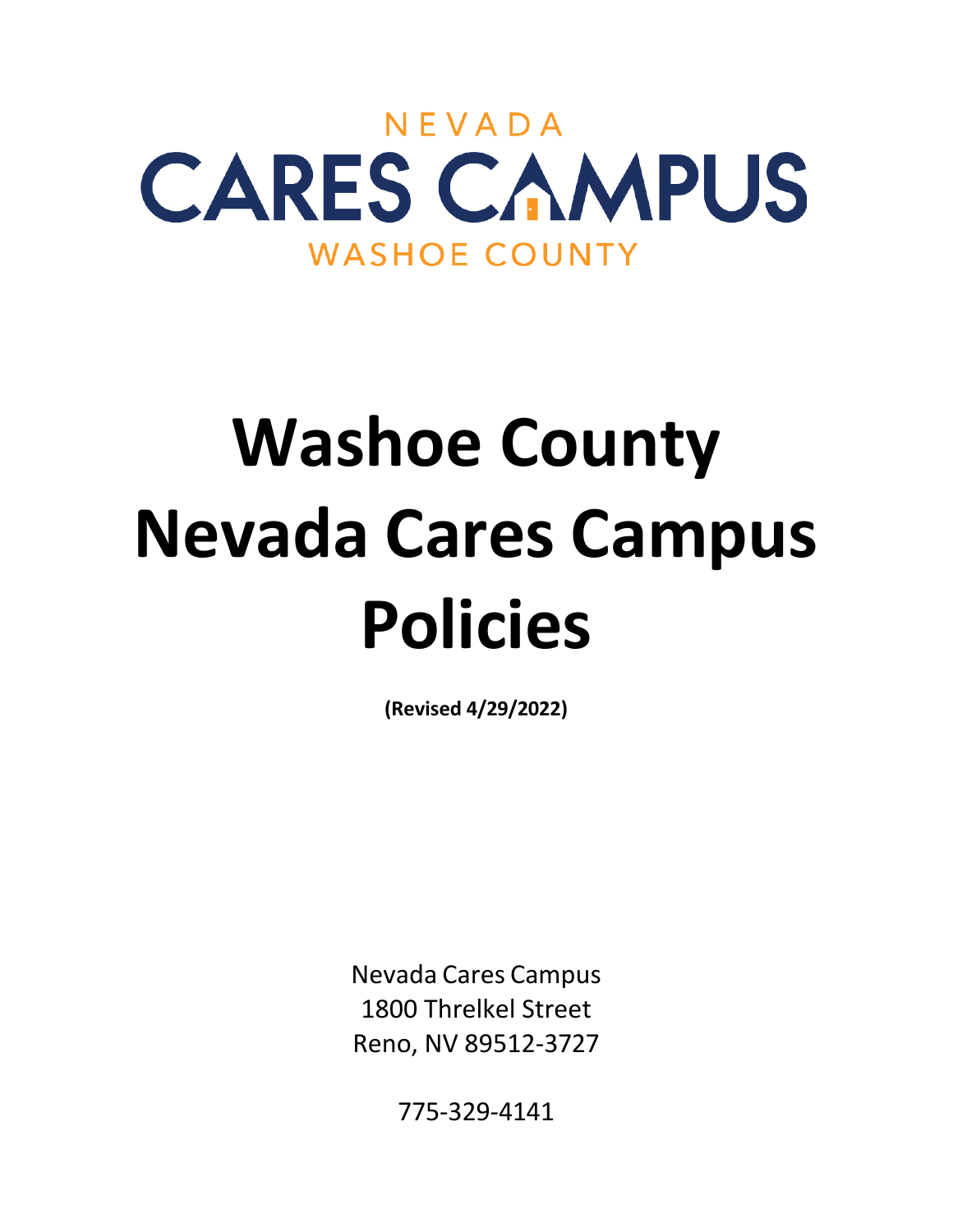

# Contents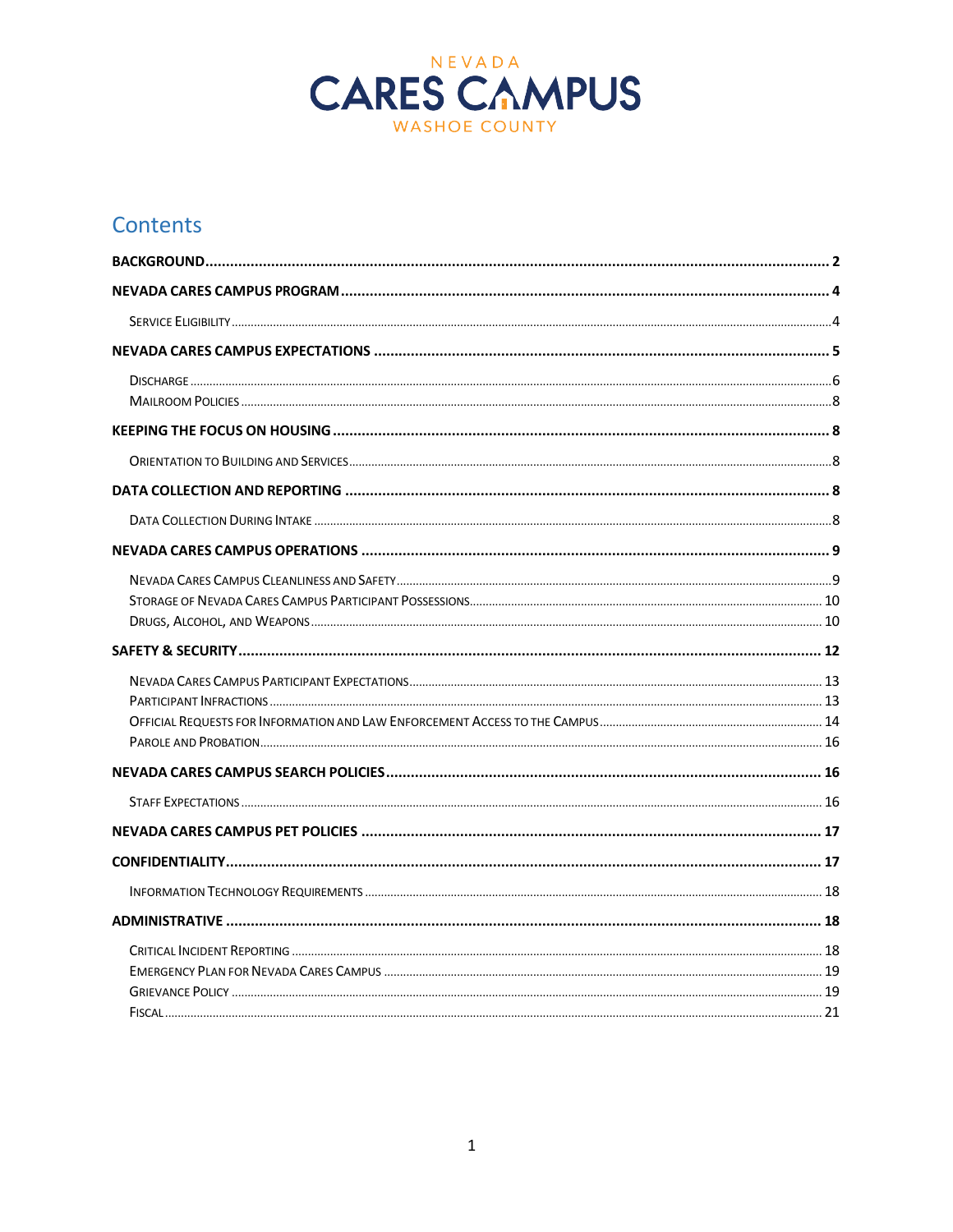

# <span id="page-2-0"></span>**Background**

The number of individuals experiencing homelessness increased significantly due to the COVID-19 pandemic, rapidly increasing housing costs, stagnant wages and subsequent unemployment spurring added housing insecurity. Additionally, many individuals experiencing homelessness have established encampments near the Truckee River which has raised concerns about water quality of the Truckee River, our community's source of drinking water.

After many community conversations about the need for expanding the capacity for emergency shelter, in a concurrent meeting on November 18, 2020, the Washoe County Board of Commissioners and the City of Reno and Sparks City Councils voted to acquire and cost share three parcels on East 4<sup>th</sup> Street for the purpose of expanding shelter capacity in the region to assist people experiencing homelessness. One of the purchased parcels included the Governor's Bowl Park which has been developed into a Safe Camp. The location was identified to serve as a safe space where encampments along the Truckee River could relocate providing access to basic services and a more secure location for individuals not wishing to move into shelters.

The southernmost parcel was developed into a low barrier emergency shelter. In winter/spring of 2021 a 46,000 square foot structure was erected, and the emergency shelter opened on May 17, 2021. City of Reno lead the oversight of construction of the sprung, which was funded by Washoe County, City of Reno and City of Sparks under an interlocal funding agreement.

The three adjacent parcels are pictured below:

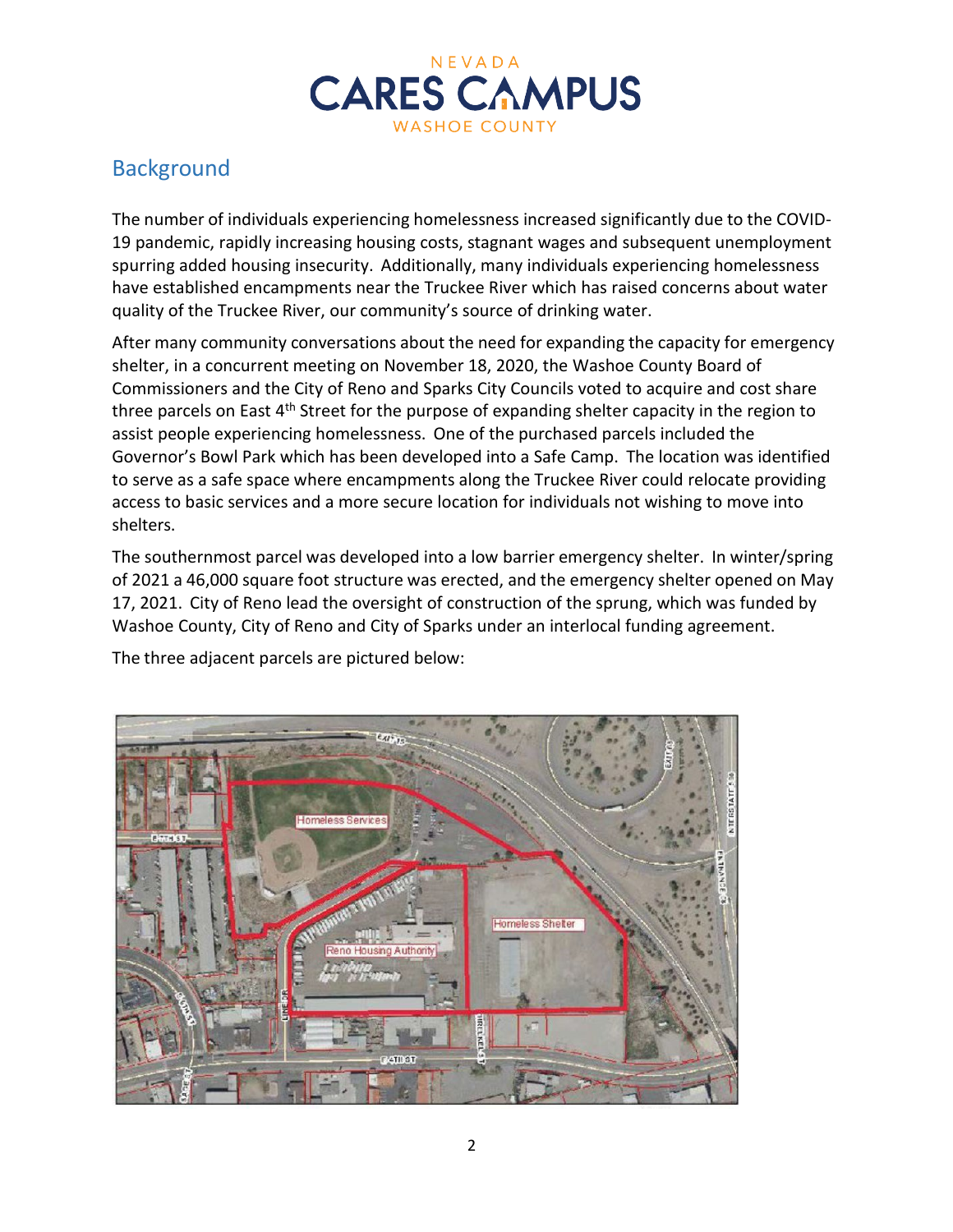

The Nevada Cares Campus is a low barrier emergency shelter intended to provide men and couples experiencing homelessness with basic services including congregate sleeping accommodations. Women will be referred to the Our Place women's shelter as a primary resource for sheltering of women and for day center services such as laundry and showers.

The Nevada Cares Campus provides basic facilities including restrooms, handwashing facilities, showers, trash disposal and meals. The **Nevada Cares Campus is not intended to be a permanent destination**, but rather a safe location with basic services, case management and referrals to services. The goal for all Nevada Cares Campus participants is to move into stable, independent housing as soon as possible.

Nevada Cares Campus Purpose:

- Provide emergency shelter for people experiencing homelessness
- Provide basic hygienic services including restrooms, handwashing, showers, and laundry.
- Provide **housing focused** case management to move participants to stable, independent housing

Washoe County aims to focus on the following approaches to meet the purpose outlined above:

#### **Provision of a low barrier shelter**

- Serve couples as well as single adults 18 years of age and older
- Storage for personal belongings
- Pets allowed

#### **Connection to service providers and housing programs**

- On-site staff to assist with connections to services and programs in partnership with community partners, with a focus on housing referrals
- Facilitation of on-site visits from service providers to build connections to existing programs
- Prior to completion of construction of a day use center, basic services such as restrooms, showers and laundry are available to day users

Facility expansions are currently in the planning phase to include areas with more privacy for shelter participants, a cafeteria and permanent restrooms and showers. The current shelter capacity is 604 beds.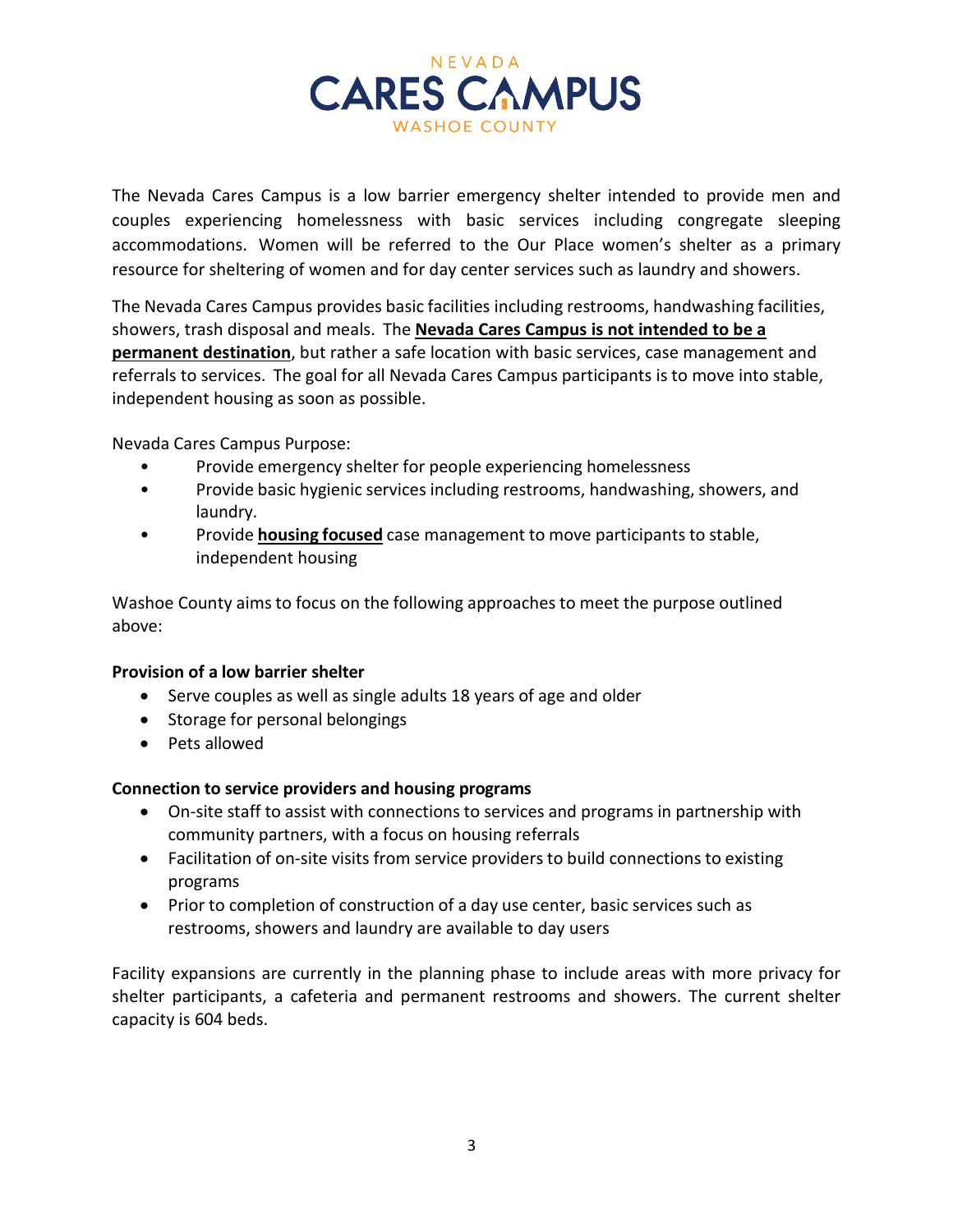

# <span id="page-4-0"></span>Nevada Cares Campus Program

#### <span id="page-4-1"></span>Service Eligibility

- 1. Nevada Cares Campus participants must be currently experiencing homelessness and want to end their homelessness as quickly as they can do so.
- 2. Nevada Cares Campus participants must be willing to treat all other Nevada Cares Campus participants with respect and not engage in any theft, destruction of property or violence towards staff or other Nevada Cares Campus participants.
- 3. Nevada Cares Campus participants must be at least 18 years of age. Unaccompanied minors seeking shelter will be referred to the appropriate resource.
- 4. Nevada Cares Campus participants must be ambulatory enough to get in and out of their bed on their own and independently take care of activities of daily living, such as feeding themselves, hygiene and bathroom needs.
- 5. Nevada Cares Campus participants do not need to be citizens of the United States, nor do they have to have any documented immigration status, to be eligible for Nevada Cares Campus services.
- 6. One of the goals of the Nevada Cares Campus is to minimize the barriers that prevent people from accessing services. This means the Nevada Cares Campus will serve people who are actively using drugs and/or alcohol; who have no income; and who may not be medication or treatment compliant. However, no drugs or alcohol are allowed on campus and no selling or giving away drugs or alcohol is allowed.
- 7. Previous Nevada Cares Campus participants that have been released from the program or excluded from the premises due to violence towards staff or other Nevada Cares Campus participants, or due to selling or giving away drugs at the Nevada Cares Campus, will not be permitted to be at the Nevada Cares Campus per the sit out timeframes.
- 8. Until a day center is open, day services are available for anyone seeking showers, laundry or a meal between the hours of 6 am and 6 pm.

## Accommodating the Service Needs of Transgender People

All Nevada Cares Campus participants shall be treated in accordance with the gender to which they self-identify. A person does not have to appear as stereotypically female to be served as a female or appear stereotypically male to be served as male. If any other resident takes offense to the policy regarding serving people who are transgender, they are welcome to leave the Nevada Cares Campus. No further rules or requirements to stifle how a person identifies will be tolerated.

People identifying as female will be referred to the Our Place women's shelter as a primary resource for sheltering of women and for day center services such as laundry and showers.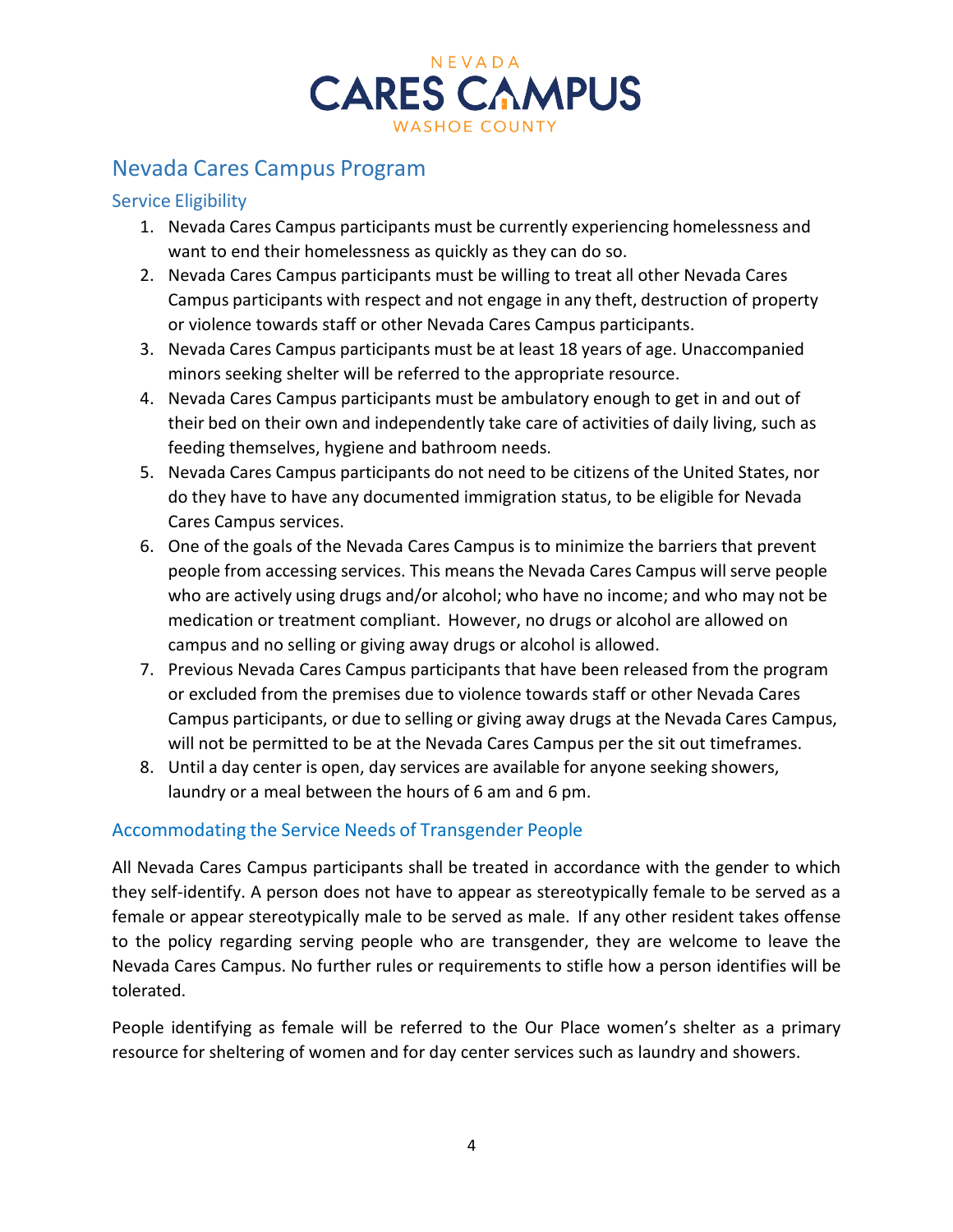

## Background Checks

A background check will not be conducted on Nevada Cares Campus applicants, however, certain behaviors are not tolerated at the Nevada Cares Campus and engaging in prohibited behaviors may result in a participant being discharged from the Nevada Cares Campus. The Nevada Cares Campus is a non-violent space and when possible, such as in the case of disagreements or small conflicts, de-escalation and conflict resolution will be utilized to the best of staff's ability. Any violence towards others will result in the activation of the security team and immediate expulsion from the Nevada Cares Campus. Law enforcement may also be called if necessary. Threats of violence and weapon possession will result in further exploration from staff and may result in expulsion from the Nevada Cares Campus if necessary.

#### Serving People Who Are Registered Sex Offenders

The Nevada Cares Campus will accept participants who are convicted sex offenders, however, they are required to meet all reporting requirements, including reporting their address, as mandated by any applicable local, state, or federal law. Staff will not be responsible for reporting or fulfilling legal obligations related to reporting.

#### Mental Health Referrals

One of the goals of the Nevada Cares Campus is to serve participants "where they are at" and treat participants with respect and fairness both during the admission process and throughout their stay. Many of the people we serve live with mental illness that may be untreated. Program staff shall not deny services to individuals who have or appear to have a mental health diagnosis. However, individuals who arrive at the Nevada Cares Campus exhibiting signs of a serious mental health episode, such as hallucinations, delusions, disordered thinking, etc. will be referred to the appropriate resource.

#### **Visitors**

No visitors are allowed at the Nevada Cares Campus. Only Nevada Cares Campus participants, Washoe County staff, service providers and contracted Nevada Cares Campus operator staff can be on-site. All service providers who are present on-site at the Cares Campus must have a completed, approved Memorandum of Understanding outlining the services provided at the Nevada Cares Campus.

# <span id="page-5-0"></span>Nevada Cares Campus Expectations Overnight stays away from the Nevada Cares Campus

If a Nevada Cares Campus participant stays away from the Nevada Cares Campus for more than 24 hours, staff will presume that the participant has made alternative housing arrangements. In such a case, staff will pack up the participant's belongings and the assigned bed will no longer be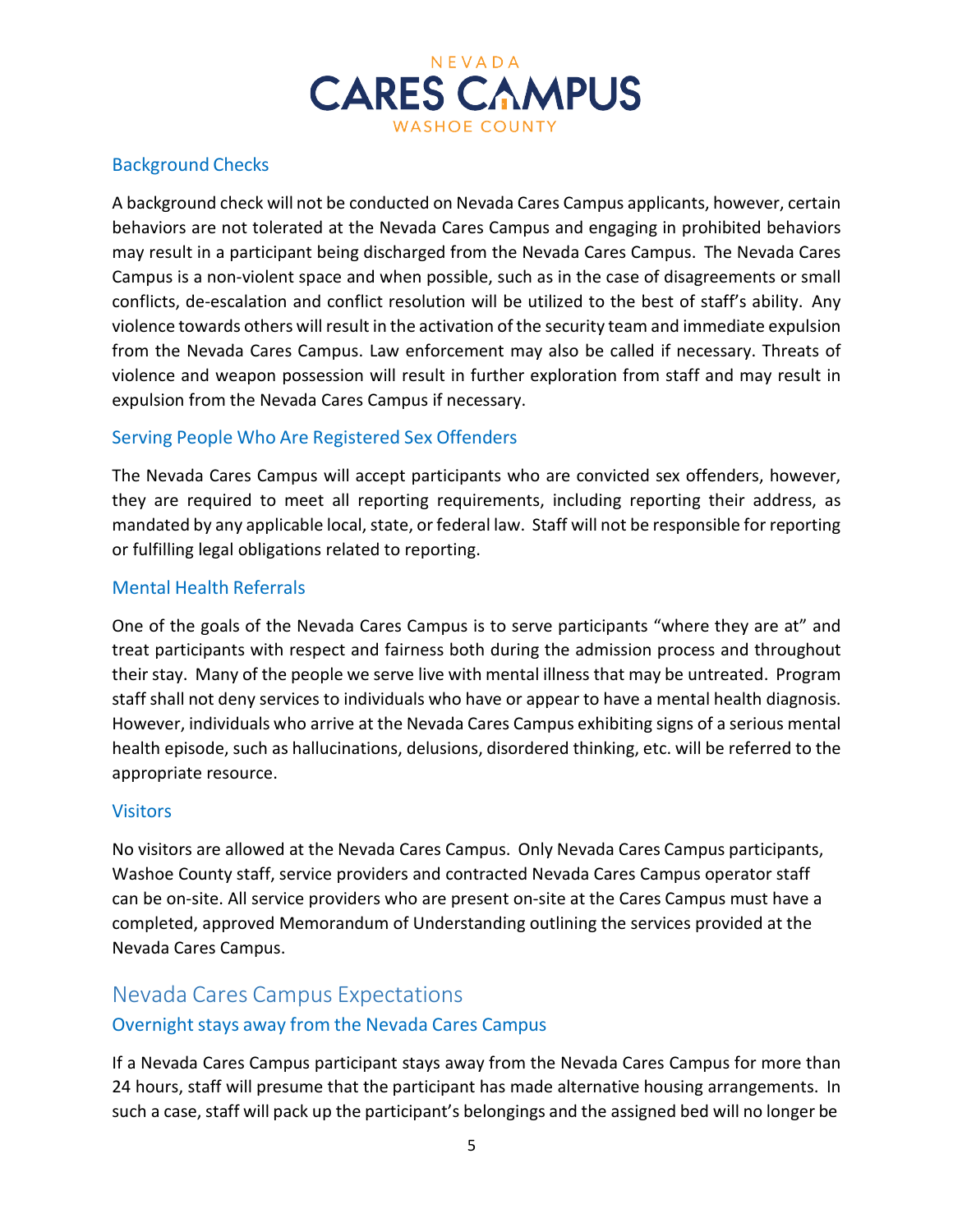

held available for that participant. Under these circumstances, possessions will be held for 7 days and then disposed of if not collected by the participant. A site supervisor may approve necessary stays away from the Nevada Cares Campus provided the participant requests the stay prior to the time away and has a valid reason for the stay (medical procedure, etc.). Extenuating circumstances such a medical emergency, hospital stays and other unanticipated emergencies keeping a participant from staying onsite will be taken into consideration when making decisions regarding a participant being discharged from the program.

#### Dealing with Conflict

Living in a communal environment can be challenging, whatever the current life circumstances are for the people involved. Conflict does happen between all humans and Nevada Cares Campus participants are no exception. As part of the Nevada Cares Campus's commitment to providing a safe environment, the Nevada Cares Campus requires all clients who stay on site to participate in mediated conflict resolution with staff when they are having conflict with anyone else in the Nevada Cares Campus.

#### <span id="page-6-0"></span>**Discharge**

When a Nevada Cares Campus Participant's service is terminated, either voluntarily or involuntarily, Nevada Cares Campus staff shall follow the prescribed discharge process and maintain a respectful disposition. There may be a sit-out period prior to a participant returning to the Nevada Cares Campus, depending on the circumstances of why the person was discharged and at the discretion of Nevada Cares Campus Contracted Operator Supervisory and Washoe County Program staff.

#### Circumstances Warranting Discharge:

Discharge may occur when the Participant:

- Achieves their goals and is ready to discontinue services.
- No longer wants to stay at the Nevada Cares Campus and continue receiving services.
- Refuses to adhere to the rules, policies, and procedures of the Nevada Cares Campus (e.g., exhibits violent behavior, selling or giving away drugs or alcohol, possession of a weapon on campus, etc.).
- Has needs that exceed the resources and expertise of the Nevada Cares Campus.

#### Involuntary Discharge:

In some cases, a Nevada Cares Campus Participant may be discharged on an involuntary emergency basis. The Nevada Cares Campus Operator Supervisor and the Washoe County Homeless Services Coordinator must sign off on any program discharges that do not adhere to the infractions procedure however, at any point staff may ask a participant to leave premise for the remainder of the day to cool off. Staff have an obligation to assist such clients in accessing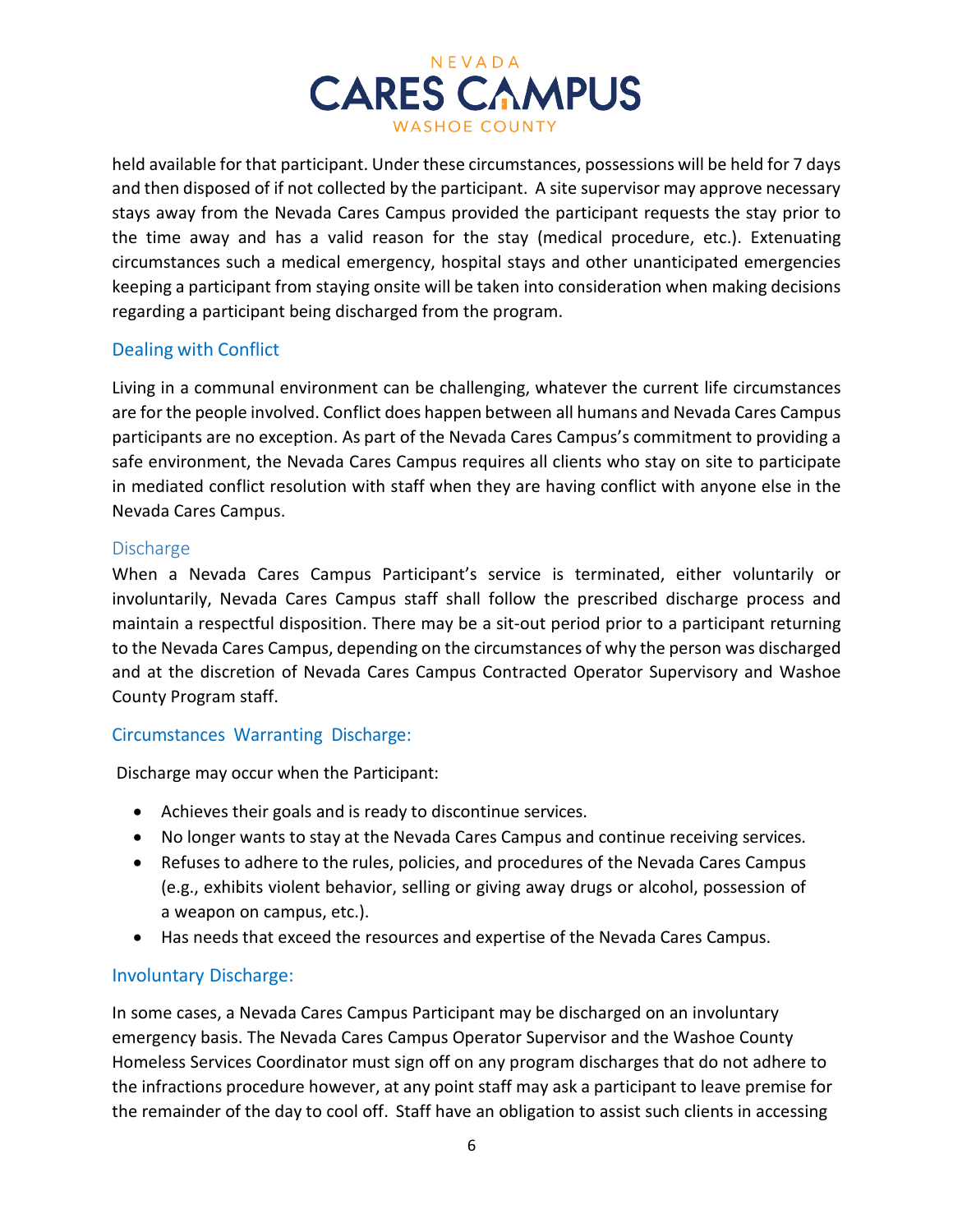

appropriate services prior to them leaving the Nevada Cares Campus. This may include, among other things, making referrals or providing the participant with resources to self-refer. Staff should always remain neutral and non-judgmental in their approach to the participant. Staff should be honest with the participant about why they are being asked to leave.

The participant may react angrily to the involuntary discharge. Accordingly, staff should ensure they are not alone with the participant during the involuntary discharge procedure. Staff should contact security if assistance is needed.

#### Discharge Checklist:

The assigned staff should follow the discharge checklist to ensure an orderly and comprehensive discharge to the maximum extent practical. The checklist shall include:

- Wrap up task list with the participant.
- Complete a discharge/aftercare plan with the participant.
- Have participant complete Client Satisfaction Survey prior to leaving.
- Document reason for discharge.
- Make appropriate aftercare referrals where external aftercare is required.
- Ensure all personal property in the storage area and assigned locker is returned to the participant. \*\*\*If a client is involuntarily discharged from the program, any weapons in storage will be held for 24 hours after discharge, after which the weapon will be made available to be returned to the client
- Discharge the participant from the Nevada Cares Campus program in HMIS including all applicable exit data.

#### Closing Summary

Assigned staff must enter exit data into HMIS within 2 business days from the participant's departure. A closing summary shall be included in the client file with the following items when they can be obtained from the client:

- The reason for discharge.
- Service goals and outcomes.
- Plans for continuing care.
- Other summary comments as appropriate.

In the event the client is not cooperative with providing the information outlined above or if the client is exited due to not returning to the shelter, they will be exited and "data not collected" will be entered for the exit summary data in HMIS.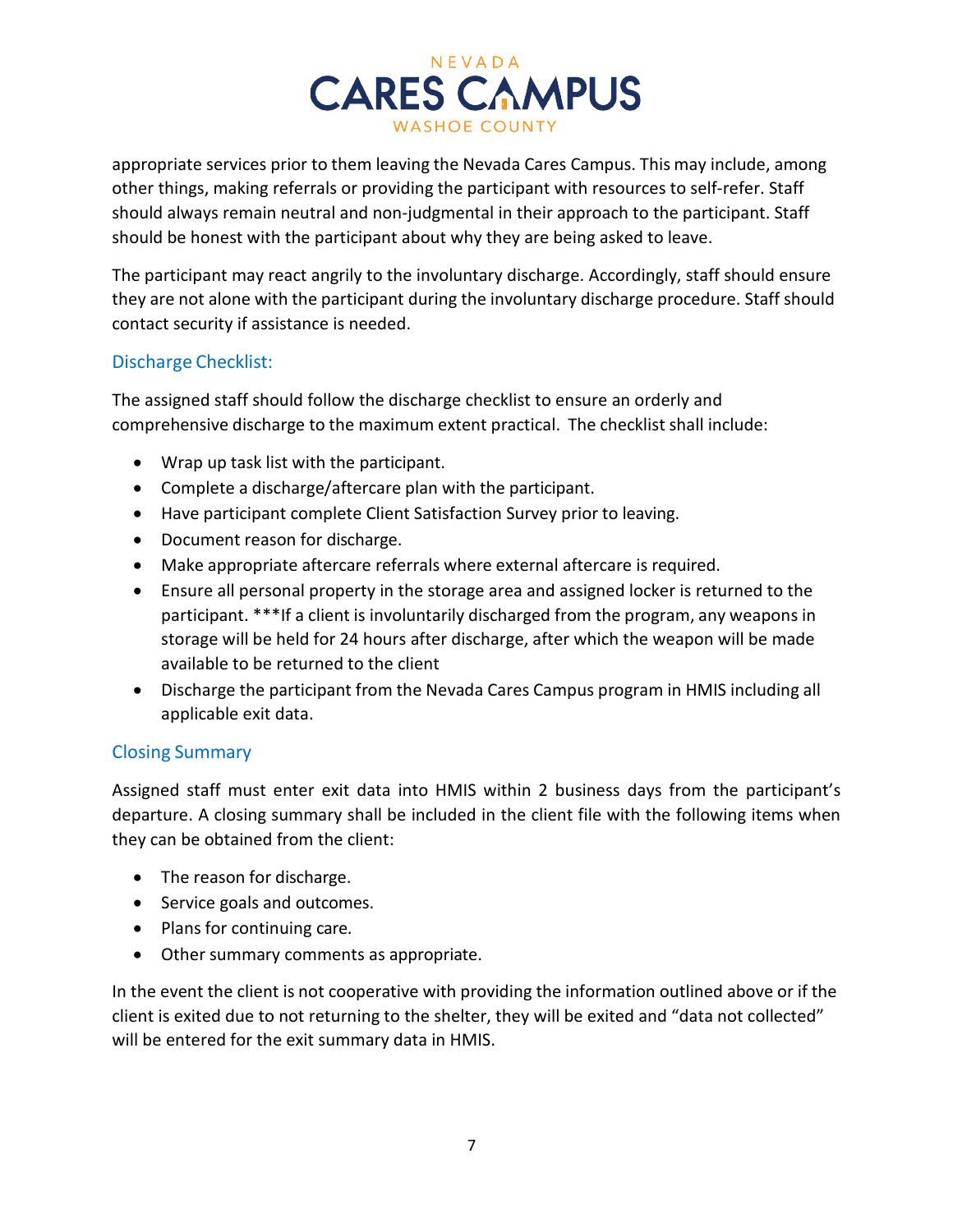

#### <span id="page-8-0"></span>Mailroom Policies

Mail delivery is not currently available at the Nevada Cares Campus. Nevada Cares Campus participants will be provided with information on where mail collection can be obtained.

## <span id="page-8-1"></span>Keeping the Focus on Housing

All Nevada Cares Campus Participants are expected to make progress in pursing permanent housing options to the best of their abilities. **The Nevada Cares Campus is not a permanent housing destination, rather it is a secure temporary location to engage in services to facilitate moving to permanent housing**. Regular communication between Nevada Cares Campus Participants and onsite staff and service providers is a key component to moving Nevada Cares Campus Participants toward stability and placement in permanent housing.

#### <span id="page-8-2"></span>Orientation to Building and Services

Every new Nevada Cares Campus participant will receive an orientation to the Nevada Cares Campus to ensure that they feel welcomed to the site; that they are familiar with the facility layout, including the restrooms, their assigned bed and emergency exits; and they are familiar with the Nevada Cares Campus guidelines.

## <span id="page-8-3"></span>Data Collection and Reporting

## <span id="page-8-4"></span>Data Collection During Intake

Every person seeking shelter at the Nevada Cares Campus shall have a full intake completed. Intakes will be completed by a case manager whenever possible. If a person presents at the Nevada Cares Campus Monday-Saturday, 8 am to 5 pm, intake paperwork will be completed and will be entered by a case manager. If a participant presents outside of the hours during which a case manager is available, a basic intake packet will be completed, and a full intake will be completed by case manager during the next available time.

The full intake process will include:

- Diversion, which includes assessing if a participant has other housing resources or options available to them such as reuniting with family or friends.
- An HMIS program enrollment which includes basic personal information.
- A standard assessment, referral to coordinated entry when appropriate and development of an individualized housing and service plan.
- A bed and locker assignment and a general overview of the campus layout. Behavioral expectations of the Cares Campus and information on how to access a case manager will also be provided.

Quarterly data reports will be shared with interested stakeholders on the number of clients served, the services provided, and the number of clients that have moved out to permanent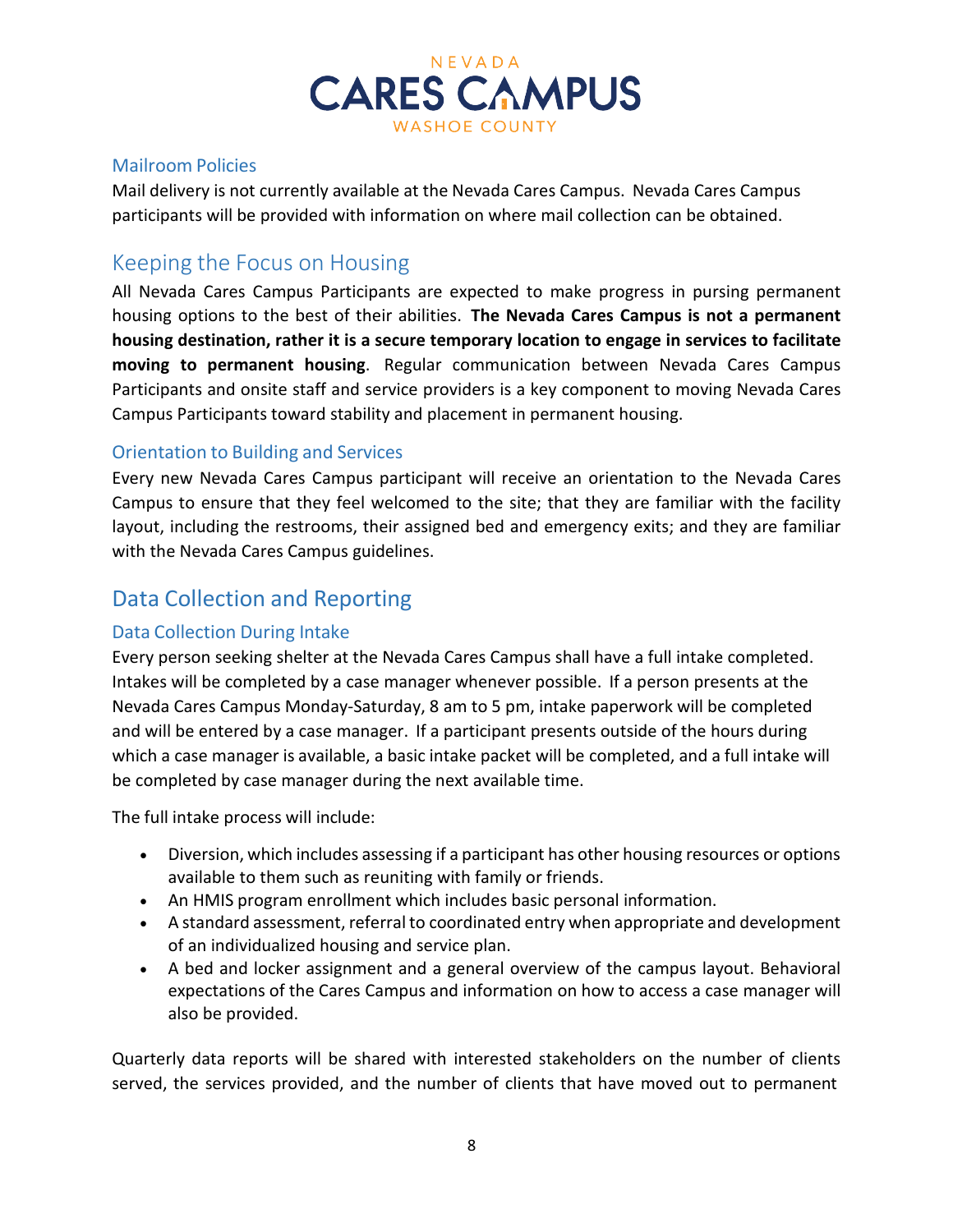

housing. All data shared with stakeholders shall be de-identified to ensure participant confidentiality.

## <span id="page-9-0"></span>Nevada Cares Campus Operations

## <span id="page-9-1"></span>Nevada Cares Campus Cleanliness and Safety

Cleanliness and safety of the campus is top priority. All linens are cleaned by a professional linen service and clean bedding is provided to each participant during intake. A clean blanket will be provided at least weekly at the request of a participant, or whenever they become soiled. Clean bath towels are also provided.

Nevada Cares Campus participants will be expected to keep their bed area and all common areas clean and tidy. All Nevada Cares Campus participant's possessions must be stored inside their assigned locker or checked into the property storage area. Nevada Cares Campus participants do not have a property interest in the area they occupy or in accommodations at the Nevada Cares Campus.

- Nevada Cares Campus participants will be provided with basic bedding and an assigned bed; however, Nevada Cares Campus participants may be asked to move to another bed when needed.
- Nevada Cares Campus participants will assist in keeping shared bathrooms and common areas such as cafeteria areas clean and in good order.
- All trash, including cigarette buts must be disposed of in the appropriate location.
- Mattresses are disinfected when bed occupancy changes and at least bi-monthly.
- Showers and restrooms are professionally cleaned at least twice a day.
- Cleaning products used contain sodium hypochlorite or quaternary ammonium solutions that are labeled for efficacy against the Coronavirus per recommendations from the Washoe County Health District.
- Cleaning chemicals will be stored in a locked location that only staff have access to.
- All cleaning items such as brooms, mops, vacuum cleaners or similar items will be stored in a separate area away from any food, tableware, equipment, or linens.
- All Material Safety Data Sheets (MSDS) will be maintained in a binder and kept in the janitor closets which are easily accessible to all staff.
- Biohazardous waste will be removed and disposed of appropriately in labeled biohazardous waste containers.
- Only permitted items may be plugged into the outlets provided.

Smoke detectors and fire sprinklers are installed throughout the building per building code. Fire extinguishers are located throughout the facility. No fires of any kind are allowed on campus. No smoking including e-cigarettes, open flame or burning of incense, candles, or anything else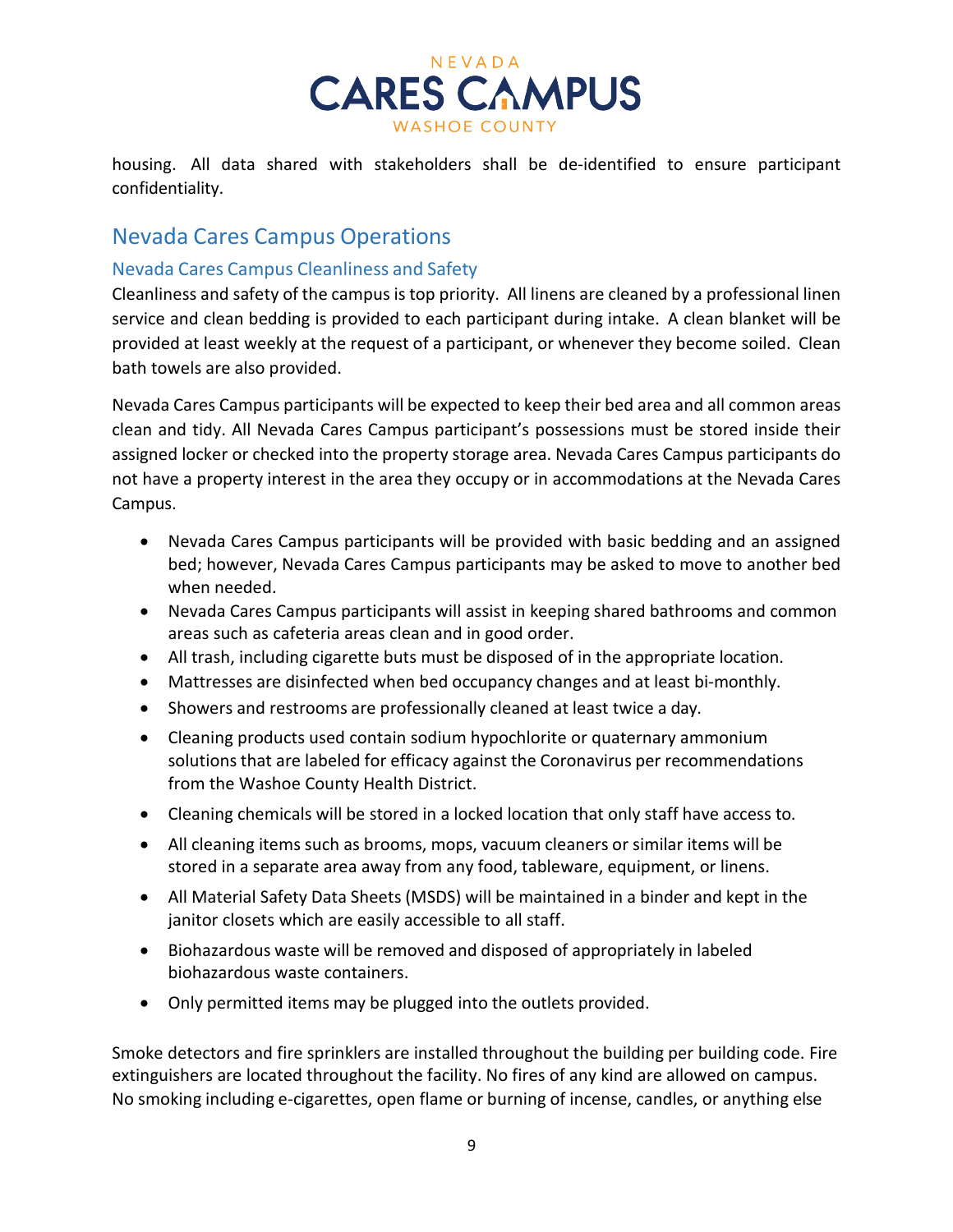

inside the shelter is allowed.

A third-party pest control company will be contracted to mitigate pests such as bed bugs, cockroaches, rodents, and birds. The pest control company will service for pests on a regular scheduled bi-monthly basis and be on call as needed should an issue arise.

#### <span id="page-10-0"></span>Storage of Nevada Cares Campus Participant Possessions

Nevada Cares Campus participants will be required to keep all possessions inside their assigned locker. Further storage will be provided as available, but only for limited amounts of participant possessions. For the safety of others in the Nevada Cares Campus, all medications must be kept in locked storage. Participants are responsible for administering their own medications.

If a participant is exited from the shelter, any belongings not gathered and taken with the participant will be available for 7 days. Once the 7 days after the exit date has passed, the belongings will be recycled or thrown away.

#### Shared Community Spaces

All common space is shared space to be enjoyed by all participants. To promote harmony and safety in these areas:

- Participants must be fully dressed, and shoes must be worn when walking around the Cares campus.
- Quiet times are 10:00 p.m.-6:00 a.m. daily and participants are asked to use headphones in the sleeping areas when using devices emitting sound.

#### <span id="page-10-1"></span>Drugs, Alcohol, and Weapons

Washoe County is committed to maintaining a safe and secure environment for Nevada Cares Campus Participants, staff and volunteers. Accordingly, the failure of a Nevada Cares Campus participant to abide by the Nevada Cares Campus drugs, alcohol and weapons policies is grounds for immediate removal from the program, in addition to other relevant enforcement action.

#### Illicit Drugs and Alcohol

Illicit drugs and alcohol are not permitted on campus. "Illicit drugs" includes all substances which are illegal under federal and state law, or a legal prescription medication for which the individual possessing the medication does not have a prescription. "Illicit drugs" include all forms of marijuana except for medical marijuana for which the individual possessing the medical marijuana has a prescription. If a Nevada Cares Campus participant has a medical marijuana prescription, it must be locked up when not in use and not given to anyone else. If the medical marijuana is being smoked, it may only be used in designated smoking areas.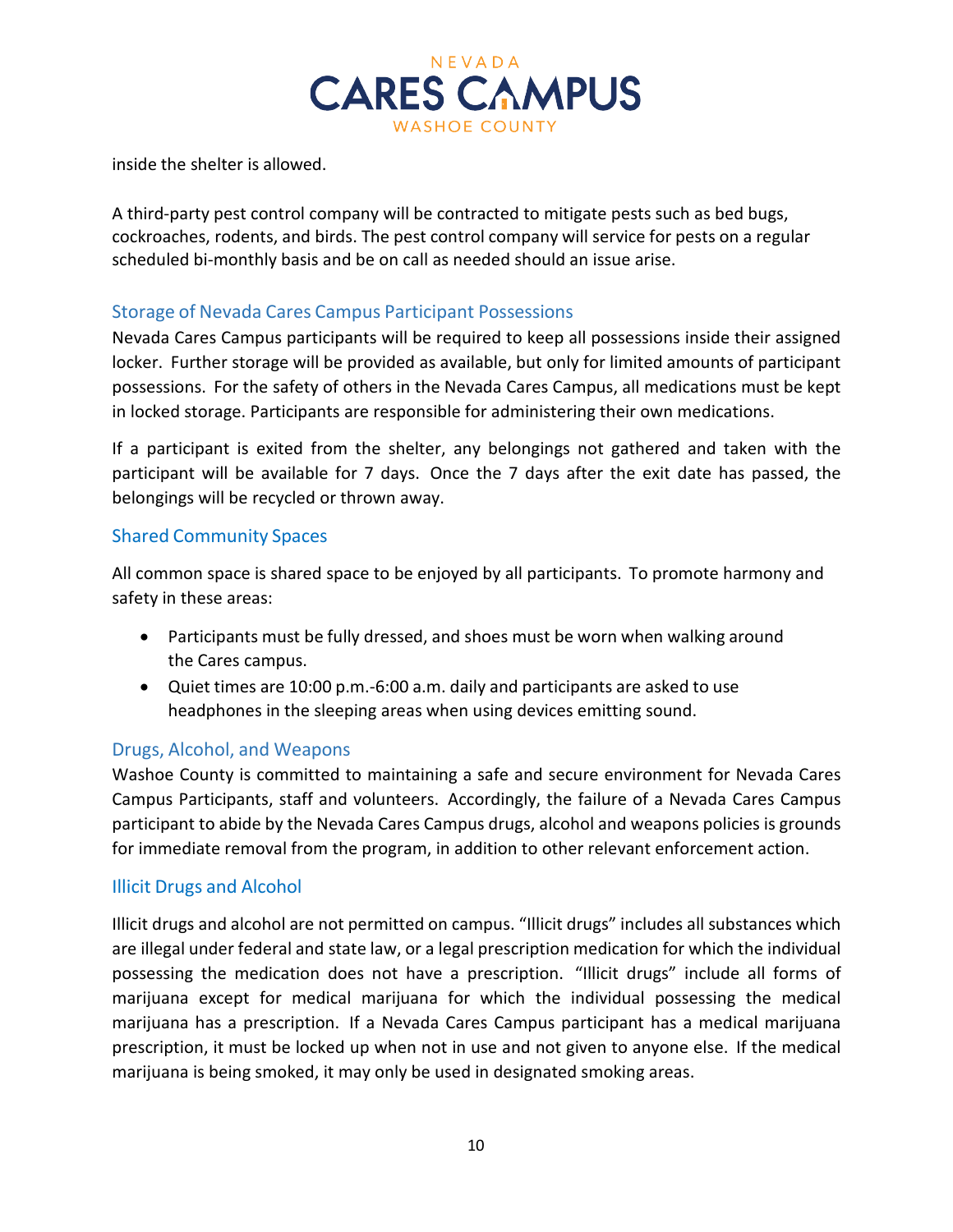

The Nevada Cares Campus does not engage in drug testing or alcohol testing. While illicit drugs and alcohol are not allowed at the Nevada Cares Campus, we provide services to participants who are actively using these substances. The Nevada Cares Campus's goal is to meet participants "where they are at." Thus, program staff will not deny services to participants solely on the basis that those participants are actively using illicit drugs or alcohol while they are off the Nevada Cares Campus premise. However, if a participant chooses to use alcohol or drugs (legal or otherwise) while off the Nevada Cares Campus premise, the participant is expected to come back quietly and return to their bed without incident. Nevada Cares Campus participants who are observed using drugs or alcohol on site will be asked to dispose of contraband. Selling, trading or giving away alcohol or illicit drugs is strictly prohibited and if a participant is observed engaging in such behaviors it may result in suspension from the Nevada Cares Campus.

#### **Weapons**

Carrying a weapon, by anyone other than law enforcement or Nevada Cares Campus Contracted Security staff, at the Nevada Cares Campus is strictly prohibited. This includes, but is not limited to: firearms, ammunition, explosives, fireworks, and other dangerous substances or materials of any kind. No person may bring a weapon onto the Nevada Cares Campus. Weapons that are not illegal, other than firearms of any kind, will be accepted for check-in or storage on site. Any weapons checked in for storage which are illegal for an individual to carry in public will be surrendered to law enforcement and not returned to the client.

Nevada Cares Campus staff have the authority to determine what constitutes a weapon. Attempts to bring weapons into the facility may result in an immediate denial of service. Banned weapons include, but are not limited to:

- ° Firearms
- ° Guns (including zip guns and BB guns)
- ° Knives (other than those specifically designated for legitimate vocational purposes-see list of items requiring mandatory check-in)
- ° Spears and swords
- ° Clubs, sticks and staves
- ° Explosive devices
- ° Martial arts weapons
- ° Brass knuckles
- ° Pepper spray/mace
- ° Stun guns/ Tasers
- ° Razors, including straight razors and razors with removable blades. Safety razors provided at the Cares Campus for shaving are allowed.
- ° Slingshots
- ° Whips, such as a bullwhip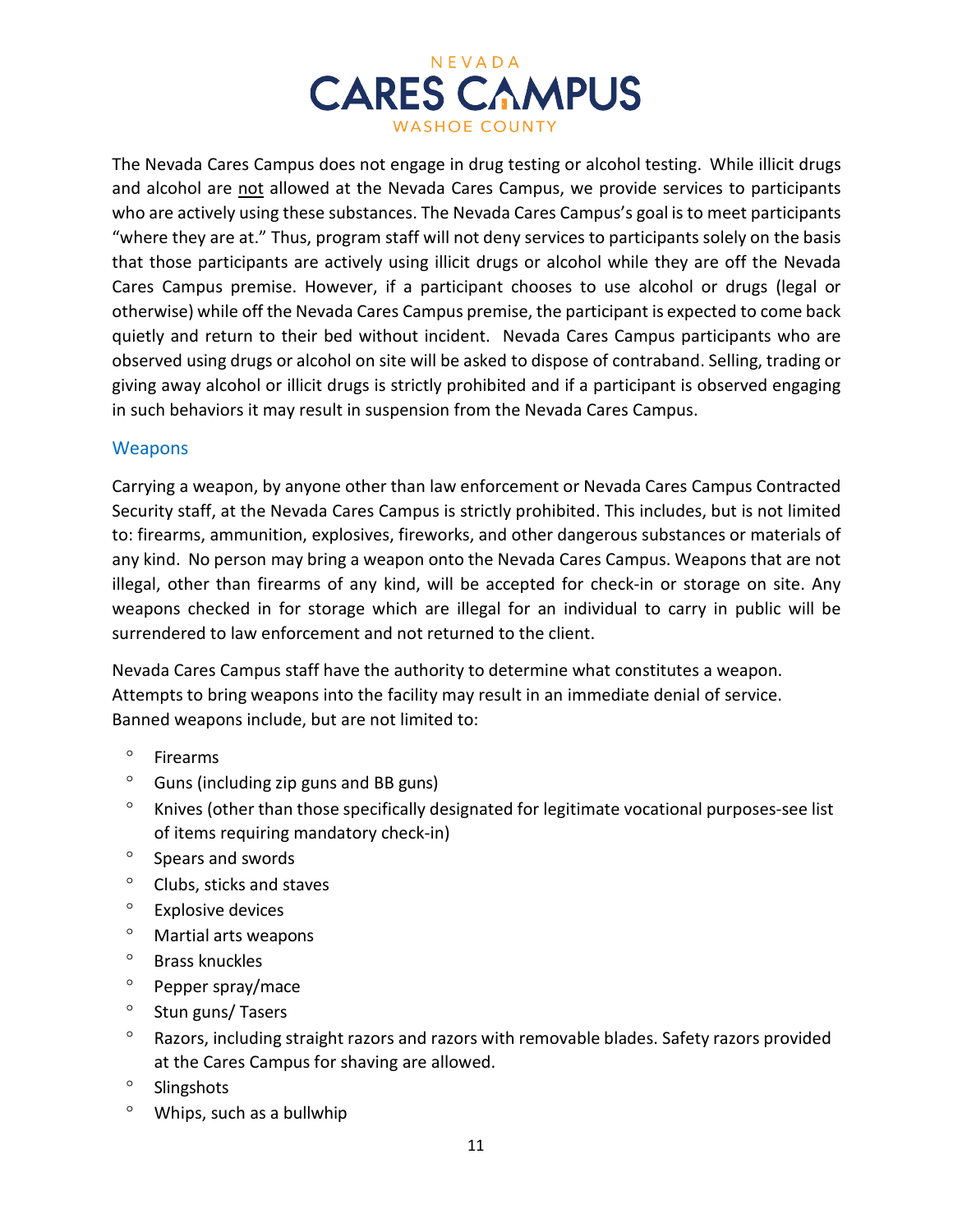

 $\degree$  Any item that may be construed as one of the above items (toy guns, etc.)

Work tools or any other devices which could be used in a manner that could cause serious bodily injury must be checked-in at the front gate and appropriately stored before the Nevada Cares Campus Participant is allowed in other areas of the Nevada Cares Campus. Items requiring mandatory check-in are:

- ° Work Tools (hammers, screwdrivers, crowbars, box cutters, etc.)
- ° Sports Equipment (golf clubs, baseball bats etc.)
- ° Camping equipment (hatchets, tent spikes, etc.)
- ° Knives which are used for legitimate vocational purposes (culinary knives for clients employed as chefs/cooks, etc.)
- ° Heavy flashlights (such as police style Maglite flashlights)
- ° Canes (must be checked-in by clients who are not mobility impaired)
- ° Large metal objects, such as crosses
- ° Jewelry with studs, spikes and/or other protrusions
- ° Scissors

Please Note: This is not meant to be a comprehensive list of banned items/items requiring check-in. Nevada Cares Campus staff and security personnel are fully authorized to make determinations regarding such items on a case-by-case basis.

If Nevada Cares Campus staff finds any of the items listed above in a participant's possession, the Nevada Cares Campus Participant may be asked to exit the program and/or the items may be confiscated and disposed of.

## <span id="page-12-0"></span>Safety & Security

The personal safety of all Nevada Cares Campus Participants and staff is a priority. The Nevada Cares Campus has 24-hour security personnel on site. Program staff will be monitoring participants entering and leaving campus. Quiet hours are from 10 PM to 6 AM.

When to call 9-1-1:

- 1. When a serious injury has occurred.
- 2. When some is found unconscious.
- 3. When a physical altercation has occurred.
- 4. When an immediate safety concern is present that threatens the physical safety of any staff or safe camp participants.

When to call non-emergency dispatch:

• When a police report needs to be submitted but that an immediate safety concern is not present.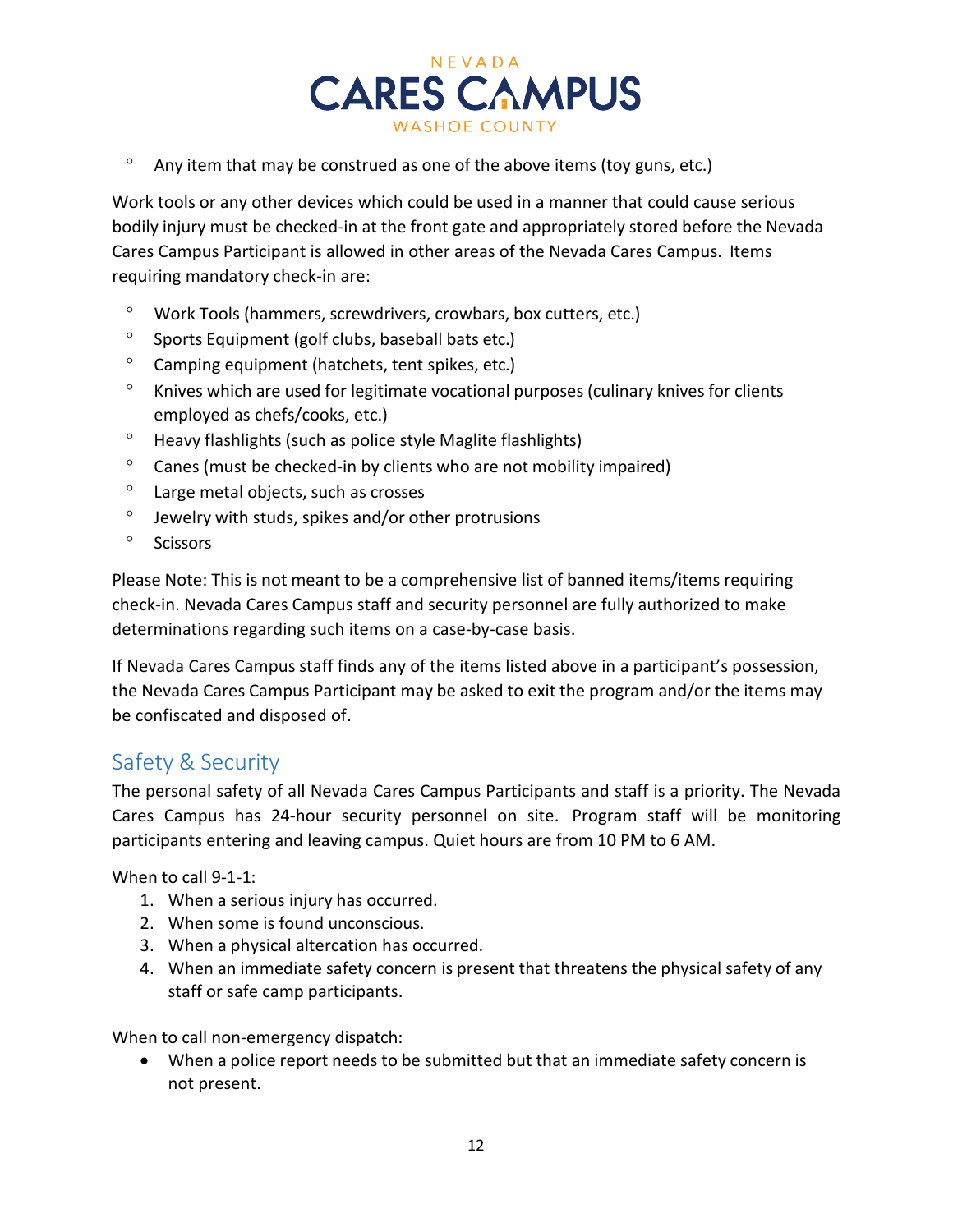

In the event a crime is reported to a staff member, 9-1-1 will be called if there is an immediate safety concern that threatens the physical safety of any staff or safe camp participants. If there is no immediate safety concern, staff will assist the participant in placing a call to non-emergency dispatch to report the crime. Any crimes reported will be responded to and investigated as appropriate by the appropriate law enforcement agency.

#### <span id="page-13-0"></span>Nevada Cares Campus Participant Expectations

For the safety of everyone, we DO NOT tolerate the following in the Nevada Cares Campus (whether directed to staff or another resident):

- Violent behavior; physical assault; threats; aggressive, violent, or inappropriate behavior or words, including but not limited to, racist or discriminatory language and/or behavior toward a person on the basis of that person's sex, sexual orientation, gender expression and/or identity, race, religion, color or national origin, age, or disability; harassment; stalking; intimidation; retaliation; blocking movements; gang related behavior; domestic violence; sexual harassment or unwanted sexual advances (physical, visual, verbal, electronic, etc.).
- Behaviors associated with sex trafficking or recruitment of other individuals into sex trafficking.
- Possession of or use of weapons, firearms, ammunition, explosives, fireworks, or other dangerous substances or materials of any kind;
- Possession, use, sale, or purchase of illicit or illegal drugs, alcohol, or related paraphernalia;
- Theft or intentional destruction of property;
- Burning anything except in designated smoking area- candles, cigarettes, etc.

## <span id="page-13-1"></span>Participant Infractions

Staff will work with shelter participants to the best of their ability to redirect any behaviors that do not align with the expectations listed above. Conflict resolution, de-escalation and motivation interviewing will be utilized to the maximum extend practical to redirect behaviors that are a threat or disruption to others. However, to maintain the safety of all shelter participants specific behavioral infractions may result in the following actions listed below:

#### **Overnight sit-out**

- Possession on campus of alcohol or marijuana
- Possession, but not brandishing, of a weapon (excluding a firearm)
- Intentional public urination or defecation
- Substantiated verbal threats of physical harm, violence, sexual harassment, or intolerance of race, gender, sexual orientation, disability, etc.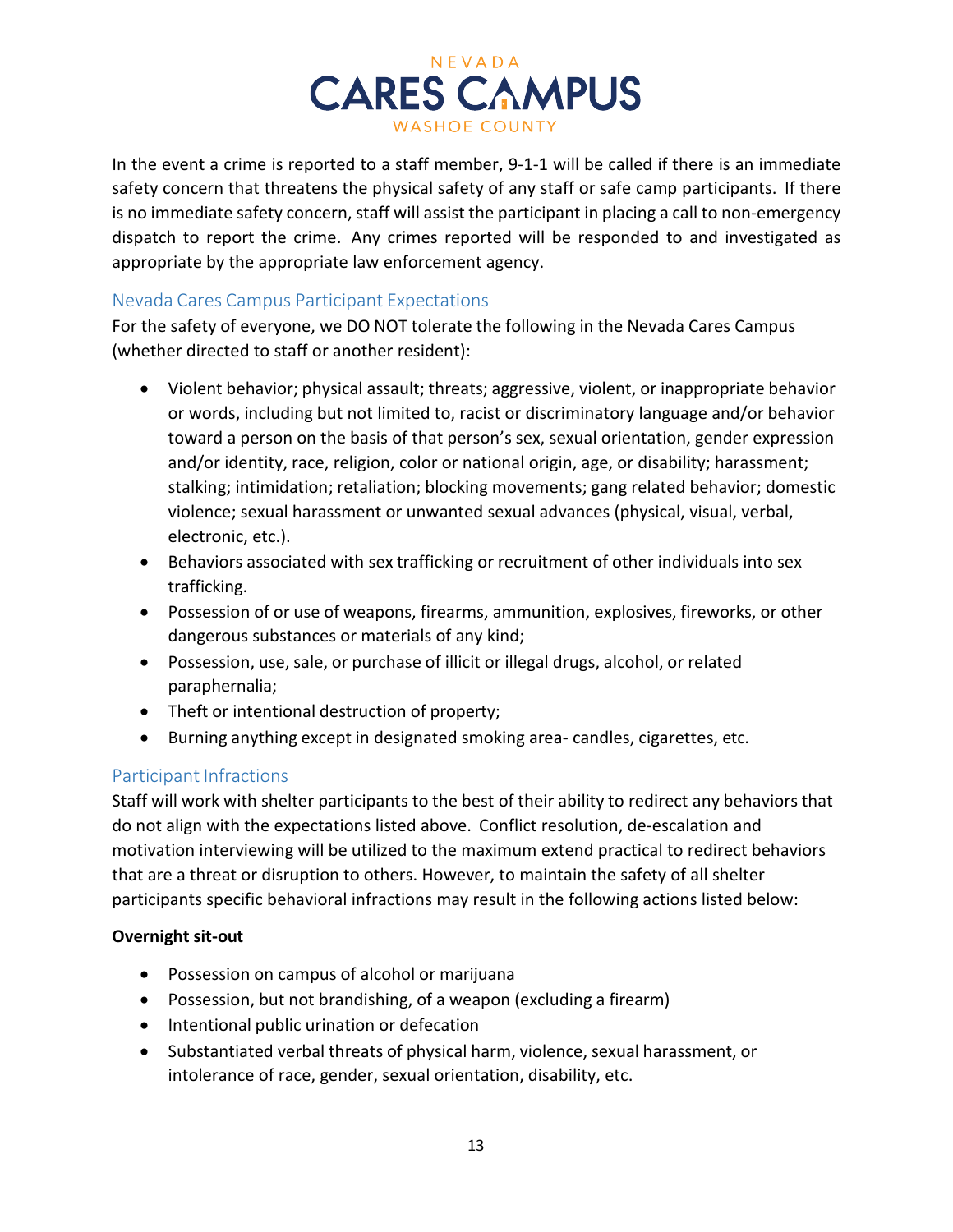

Participants will first be asked by staff to dispose of any alcohol, marijuana or to obtain safe storage of the weapon off site. If the participant does not comply, they will be asked to leave the campus and can return the next day at 7 am.

#### **Three night sit-out**

- Aggressive physical behavior including fighting, hitting, kicking, etc. that does not result in an injury
- Threatening another with a weapon
- Brandishing a weapon

#### **6 month sit-out**

- Possession of illegal drugs
- Possession of a firearm
- Sexual assault or unwanted touching
- Assault
- Assault with a weapon
- Selling illegal drugs campus
- Damaging/defacing property
- Major/high value theft that results in a police report
- Fight with another person that results in an injury

Any instance where a participant was asked to sit out will be documented by contracted operator staff and security will be notified. When a client is involuntarily discharged from the campus and has weapons in storage, those items will be held for at least 24 hours before being made available for return to the client. For circumstances warranting a 6 month sit out, 9-1-1 will be called when warranted and law enforcement notified of the incident immediately by staff. All infractions and sit-out periods are listed as a general guidelines and extenuating circumstances may be assessed on a case-by-case basis by contractor operator management staff and the Washoe County Homeless Coordinator. Any substantial deviation from the infractions and sit out times listed above must be approved by the Washoe County Program Management staff.

## <span id="page-14-0"></span>Official Requestsfor Information and Law Enforcement Access to the Campus

The following policies provide staff guidance on appropriate responses to official requests for information from law enforcement, the court system, first responders, and others. Nevada Cares Campus staff will follow all legal requirements pertaining to release of information. Staff will share information and allow the outside entity (law enforcement and emergency medical personnel) onsite in the following cases: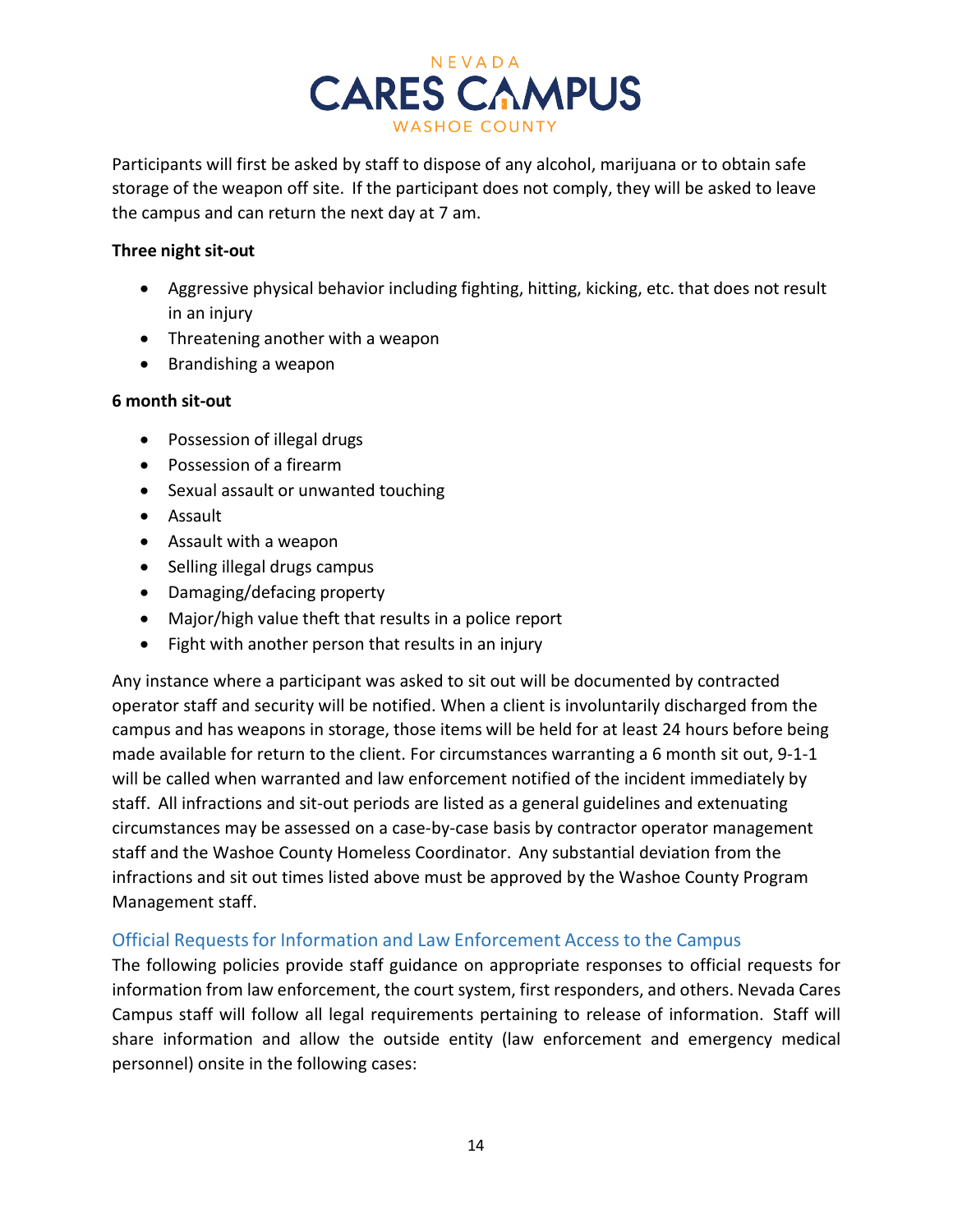

- When a law enforcement officer has an order signed by a judge, such as a warrant, or has a subpoena;
- When staff has a reasonable expectation that a crime has been committed or a participant's wellbeing is at risk;
- When emergency medical personnel have requested a participant's name or other identifying information, and that participant is unconscious;
- Upon request from law enforcement, staff may inform members of law enforcement if an individual has a storage container assigned. Staff may not provide access to a resident's belongings or storage without receiving a warrant unless there is an emergency such as lifesaving medication being located in storage or personal belonging
- Nevada Cares Campus participants are responsible for complying with all reporting requirements related to any involvement with the criminal justice system. Staff may not share information with probation or parole officers other than if a client is at the Cares Campus without a written release of information. If requested by probation or parole officers, Cares Campus staff will notify the participant and escort them to the front gate to meet with the probation or parole officer.

Law enforcement can access the common areas of the Nevada Cares Campus such as the courtyard and warming center/meal service area however, they cannot access private areas such as the bed area. In the event Law Enforcement or a jurisdictional investigator such as the District Attorney's office investigator presents at the Nevada Cares Campus requesting to speak with a person believed to be accessing services at the Nevada Cares Campus the following steps will be taken:

- The Law Enforcement Officer or Investigator must show identification at the front gate, identify themselves and state that they are seeking to contact someone believed to be accessing the Nevada Cares Campus. They must provide the name of the person they are seeking to contact. They will remain at the front gate while an attempt is made to locate the person.
- Security will contact a Contracted Operator staff member who will attempt to locate the person. If they can be located on campus, that person will be notified that Law Enforcement, or an Investigator, is requesting to speak to them at the front gate.
	- a. If the person is willing to speak to the Law Enforcement Officer or Investigator, they will be escorted to the front gate to speak to the Law Enforcement Officer or Investigator in a private area.
	- b. If the person refuses to come to the front gate to speak with Law Enforcement or Investigator, the Contracted Operator staff member will return to the front gate to notify the Law Enforcement Officer or Investigator.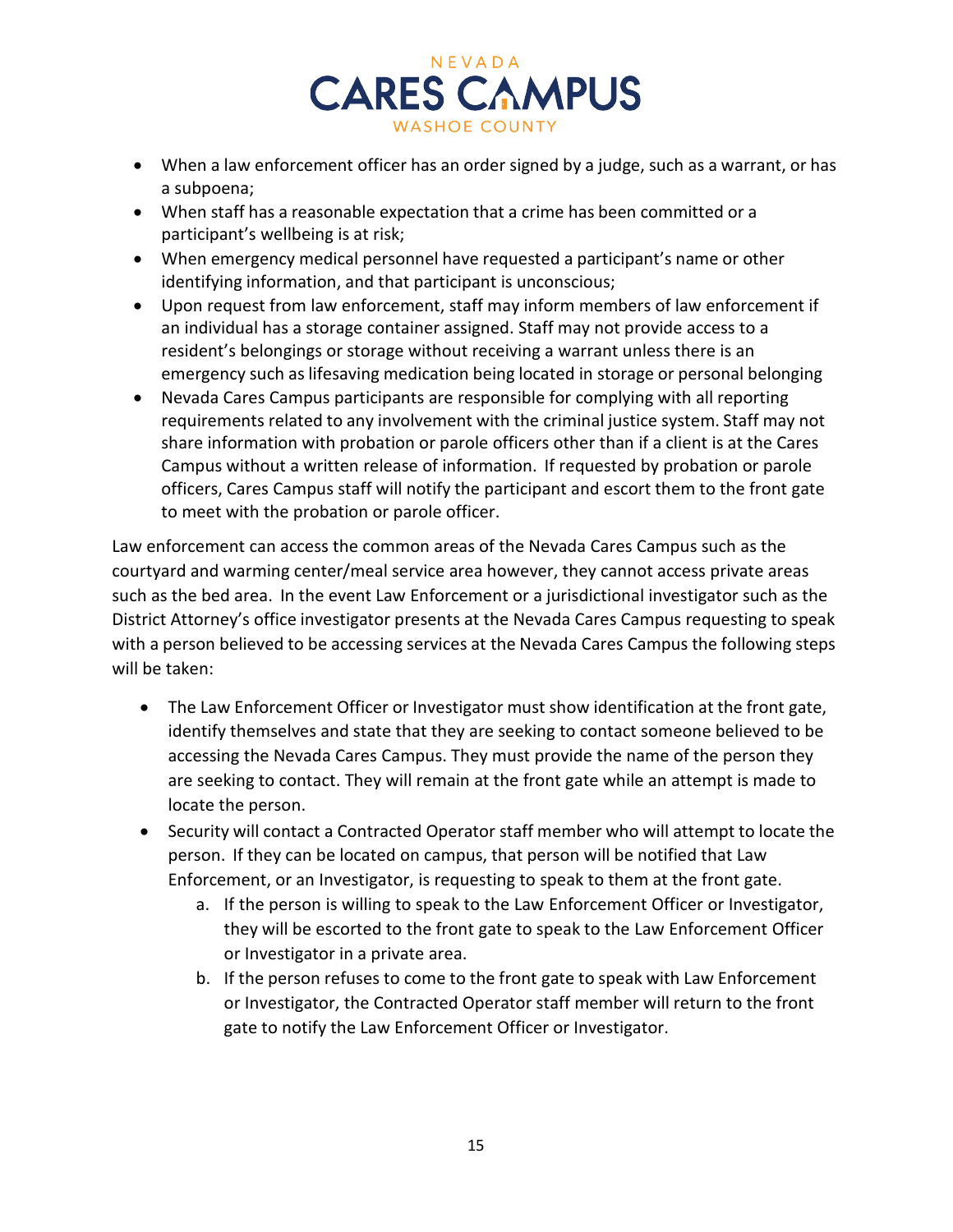

## <span id="page-16-0"></span>Parole and Probation

Any Parole or Probation Officer seeking access to the Nevada Cares Campus must clearly identify themselves at the security gate and state the purpose of their visit.

• For Nevada Campus participants who are registered sex offenders on probation, or a suspended sentence, parole and probation will be provided access to any area that is specifically assigned to the participant such as an assigned bed or locker.

## <span id="page-16-1"></span>Nevada Cares Campus Search Policies

Staff have the right to search Nevada Cares Campus participants' bed area when a safety threat occurs. If staff have a reasonable suspicion that a Nevada Cares Campus participant possesses an item which may pose a threat to the safety and security of that participant, other Nevada Cares Campus Participants, staff or anyone else on-site at the Nevada Cares Campus, staff may conduct targeted searches of that participant's bed area and possessions. Targeted searches may never be used as a punishment, as harassment or as a method to exert authority over Nevada Cares Campus participants. At least two staff members must be present at the time of a search and a critical incident report must be completed when a search occurs.

#### <span id="page-16-2"></span>Staff Expectations

Program staff must follow safety and security procedures at all times. Staff and representatives of authorized service agencies may access only those areas of the campus made available to them by Washoe County for the operation of the Nevada Cares Campus and supporting programs.

- In the event that a dead person is found on campus, or if an onsite participant death is reported, staff will call 9-1-1 immediately.
- Program staff should carry the appropriate communication devices at all times throughout their shifts, so that they may immediately communicate in the event of a participant incident or other emergency.
- Offices and supplies (including participant storage facilities) must be secured when not in use.
- Staff or volunteers who discover defective doors, gates, locks, interior/exterior lighting problems, or other safety hazards will immediately report the situation to contracted operator supervisor and/or the Washoe County Homeless Coordinator.
- All program staff and volunteers must wear a name badge while working or volunteering.
- Staff and representatives of authorized service agencies may only access storage space specifically assigned to them and must lock all storage facilities when not in use.
- All staff and representatives of authorized service agencies must abide by the key control policy that they are required to sign prior to issuance of keys.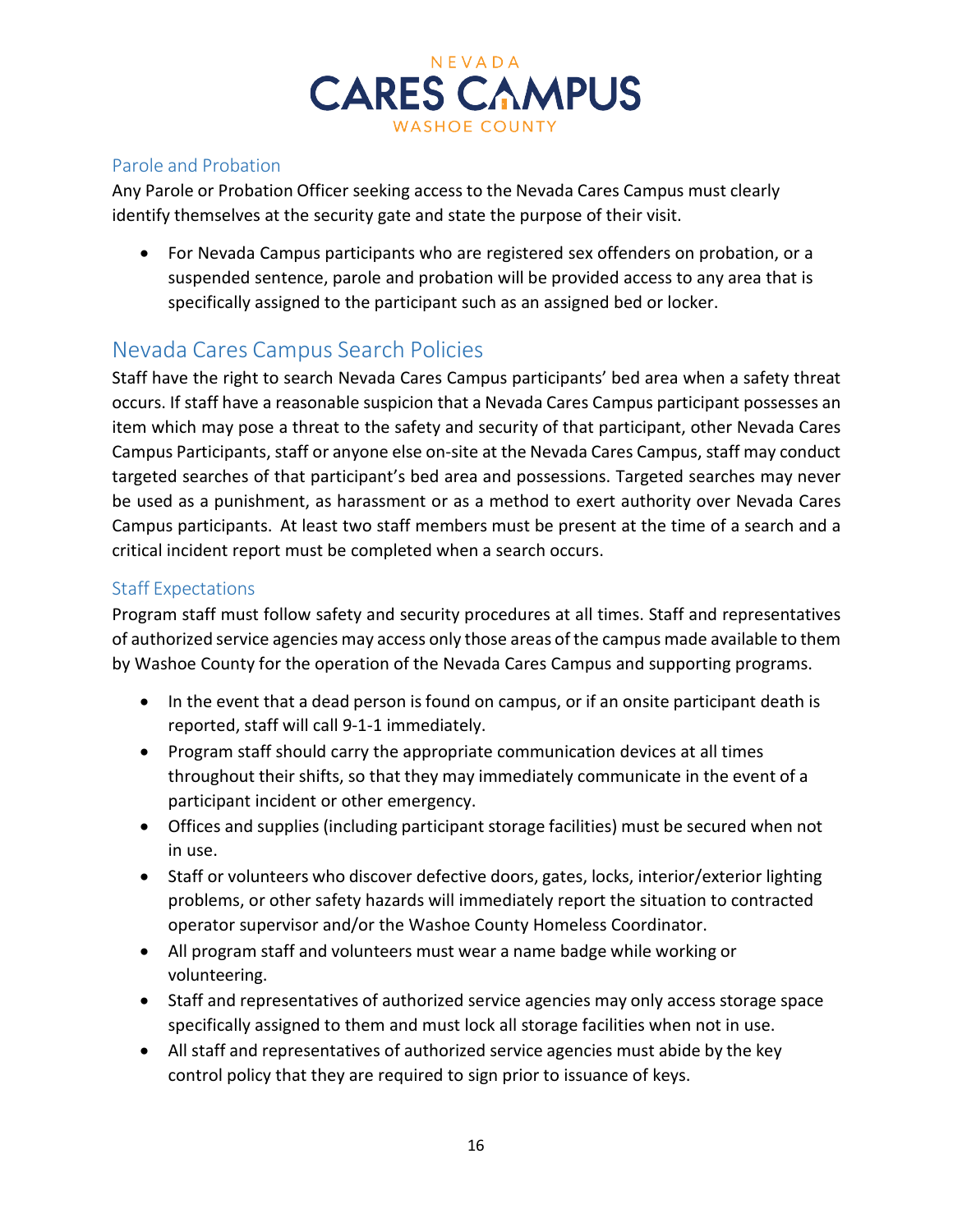

# <span id="page-17-0"></span>Nevada Cares Campus Pet Policies

The Nevada Cares Campus may accommodate a participants' pet provided they have the pet at the time of Nevada Cares Campus enrollment. Small domestic animals other than a cat or dog may be accommodated on a case-by-case basis. No more than two pets are generally allowed; however, exceptions to the number of pets may be approved by the Nevada Cares Campus Operator Supervisor and the Washoe County Homeless Coordinator. The Nevada Cares Campus will not accommodate a pet that is brought onsite after the client has already been enrolled as a Nevada Cares Campus participant.

All pets must be current on vaccinations, spayed or neutered and have appropriate treatments (flea/tick/parasite, etc.). All pets must have current vaccinations (Rabies, parvo/distemper (DA2PP) for dogs) and rabies, feline upper respiratory (FVRCP) for cats) before they can be admitted to the Nevada Cares Campus. Animals that aren't spayed or neutered at admission must be spayed or neutered **assoon as possible**. Washoe County Regional Animal Services will provide spay/neuter services free of charge to all Nevada Cares Campus participants. For the wellbeing of the pet, as well as the safety of others within the Nevada Cares Campus, pets may not freeroam the campus or interact with other Nevada Cares Campus participants. All pets must always remain on a leash or inside an appropriate crate. Dogs must wear a well fitted, secure collar and a leash no more than 4 feet in length. A participant and their pet may be asked to leave should their pet become aggressive, disruptive, unhealthy, or unhygienic.

The Nevada Cares Campus participant who is the pet owner is responsible for providing all necessary daily care for their pet. This includes ensuring that their pet has wholesome food and water, cleaning up after their pet, cleaning the pet's crate, and notifying staff if the pet needs veterinary care.

Nevada Cares Campus staff, including Washoe County staff, volunteers, service providers, contract staff and vendor staff are not permitted to bring any pets on campus. Exceptions may be made for Washoe County Regional Animal Services staff returning pets to owners after vaccination, spay and neuter, quarantine, etc.

## <span id="page-17-1"></span>**Confidentiality**

The Nevada Cares Campus staff value and protect confidentiality of client information. For the Nevada Cares Campus to work effectively, clients must have confidence that information they provide will be safeguarded appropriately.

Access to participant information is only permitted by authorized persons. These include: clients, parents or legal guardians, where appropriate; Washoe County employees authorized to see specific information on a "need-to-know" basis, Nevada Cares Campus Operator staff and others outside the Nevada Cares Campus whose access is permitted by law or through a signed consent form.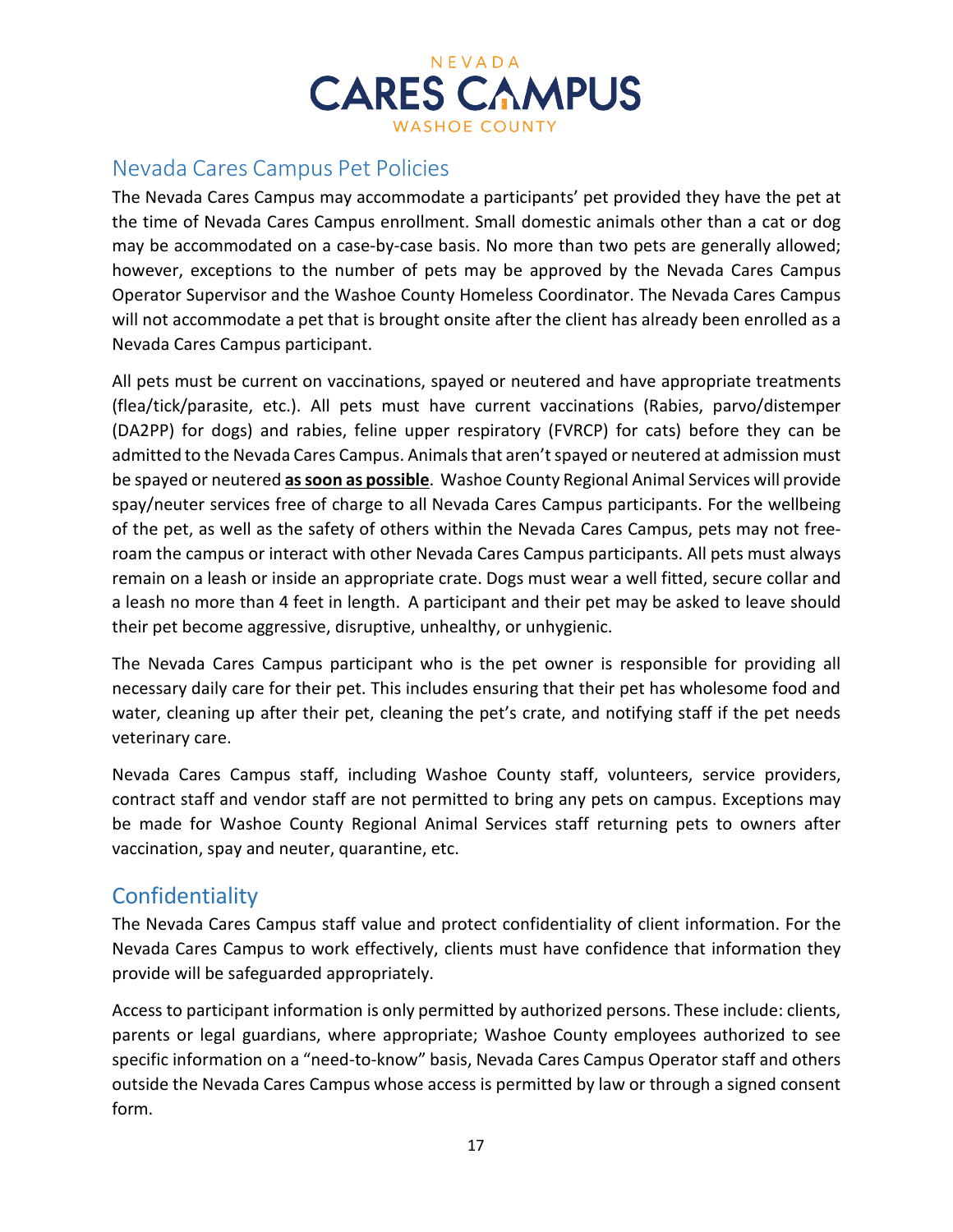

Filming, videotaping, taking pictures, recording sounds or any other means of recording Cares Campus participants without their signed consent is strictly prohibited.

#### <span id="page-18-0"></span>Information Technology Requirements

The Nevada Cares Campus protects the confidentiality of client information and business data by maintaining computer security that meets or exceeds industry standards. The security includes hardware and software applications, as well as limited security access using usernames and passwords. Information handled by computer systems must be adequately protected against unauthorized access, modification, disclosure, or destruction. Effective controlsfor logical access to information resources minimize inadvertent employee error and negligence and reduce opportunities for computer crime.

Fulfillment of security responsibilities is mandatory, and violations of security requirements may be cause for disciplinary action, up to and including dismissal, civil penalties, and criminal penalties.

Inappropriate use of the Nevada Cares Campus information technology is strictly prohibited and includes, but is not limited to:

- Unauthorized access, alteration, destruction, removal, and/or disclosure of data, information, equipment, software, or systems;
- Deliberate over-extension of the resources of a system or interference with the processing of a system;
- Unauthorized use of Nevada Cares Campus facilities and resources for commercial purposes;
- Theft of resources;
- Malicious or unethical use; and
- Use that violates local, state or federal laws or regulations.

Additionally, staff shall keep passwords for all devices and accounts confidential.

## <span id="page-18-1"></span>Administrative

## <span id="page-18-2"></span>Critical Incident Reporting

All critical incidents must be documented. Critical incidents include, but are not limited to:

- Incidents where the Nevada Cares Campus has been exposed to potential liability;
- Incidents where outside intervention has been sought (police, fire, emergency services, etc.);
- Incidents involving an act of physical violence or a threat of physical violence;
- Any other incident deemed serious by on-site staff.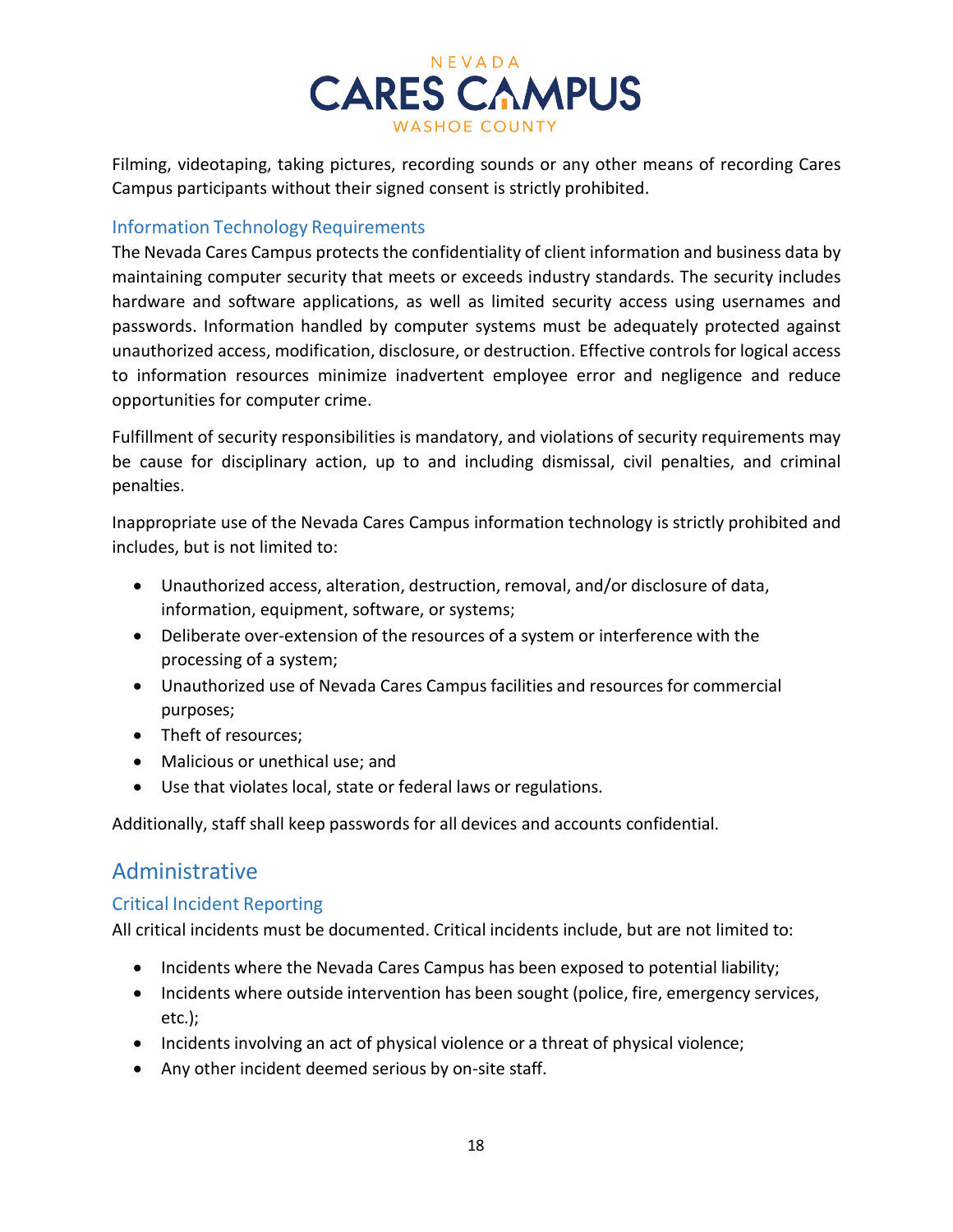

The Nevada Cares Campus staff member must inform the Nevada Cares Campus operator supervisor and the Washoe County Homeless Coordinator or their designee, of the critical incident as soon as possible. The Nevada Cares Campus staff member (whether a Washoe County staff member or a Nevada Cares Campus operator staff member) who has the most knowledge of the incident will complete the Critical Incident Form. The staff member shall endeavor to include as much detailed factual information as possible, rather than personal opinions or judgments about the situation. Other staff members who witnessed the critical incident may include supplements to the Critical Incident Form as well. The staff member who has completed the Critical Incident Form will provide the form to the appropriate case worker and/or the Washoe County Homeless Coordinator, or their designee, by the end of their shift. All critical incident reports will be reviewed by the Washoe County Homeless Coordinator and the Contracted Operator Supervisor and may convene a review meeting to include other staff members as needed such as security staff in order to determine if any corrective action should be taken. Where appropriate and necessary, the Contracted Operator Supervisor and/or Washoe County Homeless Coordinator will initiate a critical incident debriefing session with the staff members present.

#### <span id="page-19-0"></span>Emergency Plan for Nevada Cares Campus

During emergencies or disasters, staff must make reasonable efforts to secure the safety of Nevada Cares Campus participants on-site without putting themselves in danger.

The Washoe County Nevada Cares Campus staff receive information on major emergencies and natural disasters from the Washoe County Emergency Alert system. The Nevada Cares Campus will rely on this system to alert staff members and Nevada Cares Campus participants of external threats, emergencies or disasters and will follow the instructions provided by the system in those situations. This may include:

- Severe storms, hurricanes, wildfires, and floods
- Contaminations of air, water, and ground
- Explosions, chemical threats or accidents, and other localized emergency situations

The Nevada Cares Campus will follow all Washoe County emergency protocols and disaster plans, as appropriate, in times of needed emergency/disaster response. In the event of a medical emergency, staff is to call 9-1-1 as soon as possible and then alert the site supervisor that medical emergency staff have been contacted.

#### <span id="page-19-1"></span>Grievance Policy

Washoe County is committed to providing quality services and care to our consumers, who are individuals who utilize services or have applied for services, regardless of whether they received services, through Washoe County or a contracted provider. This policy covers how a Nevada Cares Campus participant may communicate their concerns to Washoe County and how Washoe County will address those concerns. Program staff shall allow any consumer, family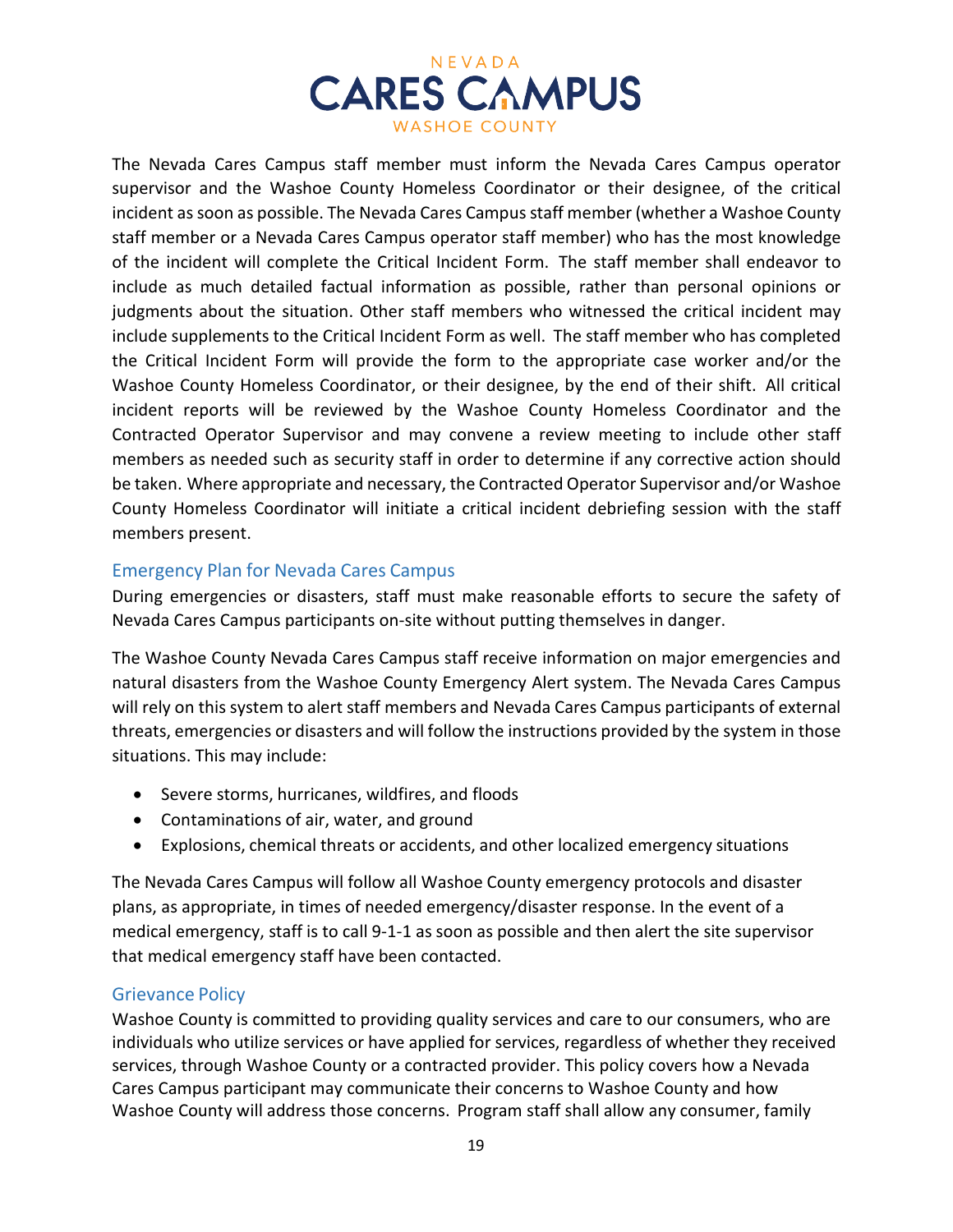

member of a consumer, service provider, or community agency to freely voice complaints and recommend changes without being subject to coercion, discrimination, reprisal or unreasonable interruption of care, treatment, and services.

Anyone involved with Washoe County or involved with a client of the Nevada Cares Campus who is concerned about that client's safety, wellbeing, quality of care or civil rights has a right to file a complaint. This includes, but is not limited to, consumers of services; applicants for services; family members; service providers; or community agencies, and includes but is not limited to the following complaints:

- Concerns about the manner in which an individual is being treated by staff;
- Disagreements with the case/treatment plan that could not be resolved informally with the team;
- Concerns about how a client's special needs are being addressed; or
- Concerns regarding safety, well-being, cultural, privacy or ethical issues.

All attempts will be made to resolve consumer complaints at the lowest level possible. As such, prior to submitting a formal complaint about an issue, the consumer must first work with the program staff, the supervisor and the coordinator over the program area to resolve the issue. If the consumer does not agree with the coordinator's resolution of the issue, only then can the consumer submit a formal complaint. The Coordinator over the program will provide the consumer with the Consumer Complaint Form to submit a formal complaint. The consumer may submit their formal complaint in the following ways:

- Complaint drop box at the Nevada Cares Campus
- Mail the completed form to Office of the County Manager, Housing and Homeless Services Division, 1001 E 9<sup>th</sup> Street, Reno NV 89512
- Email the completed form to [RegionalHomelessServices@washoecounty.gov](mailto:RegionalHomelessServices@washoecounty.gov)

The consumer complaint policy also applies to Washoe County contractors and contract staff. The Nevada Cares Campus maintains a client grievance procedure to ensure that client complaints are dealt with promptly and in an unbiased manner.

Clients are provided with a written description of the Nevada Cares Campus grievance procedure and a Client Grievance Form upon admission to the Nevada Cares Campus. Staff are responsible for advising clients of their rights and of the grievance procedure, including that a staff member will assist them to complete the form and file the grievance.